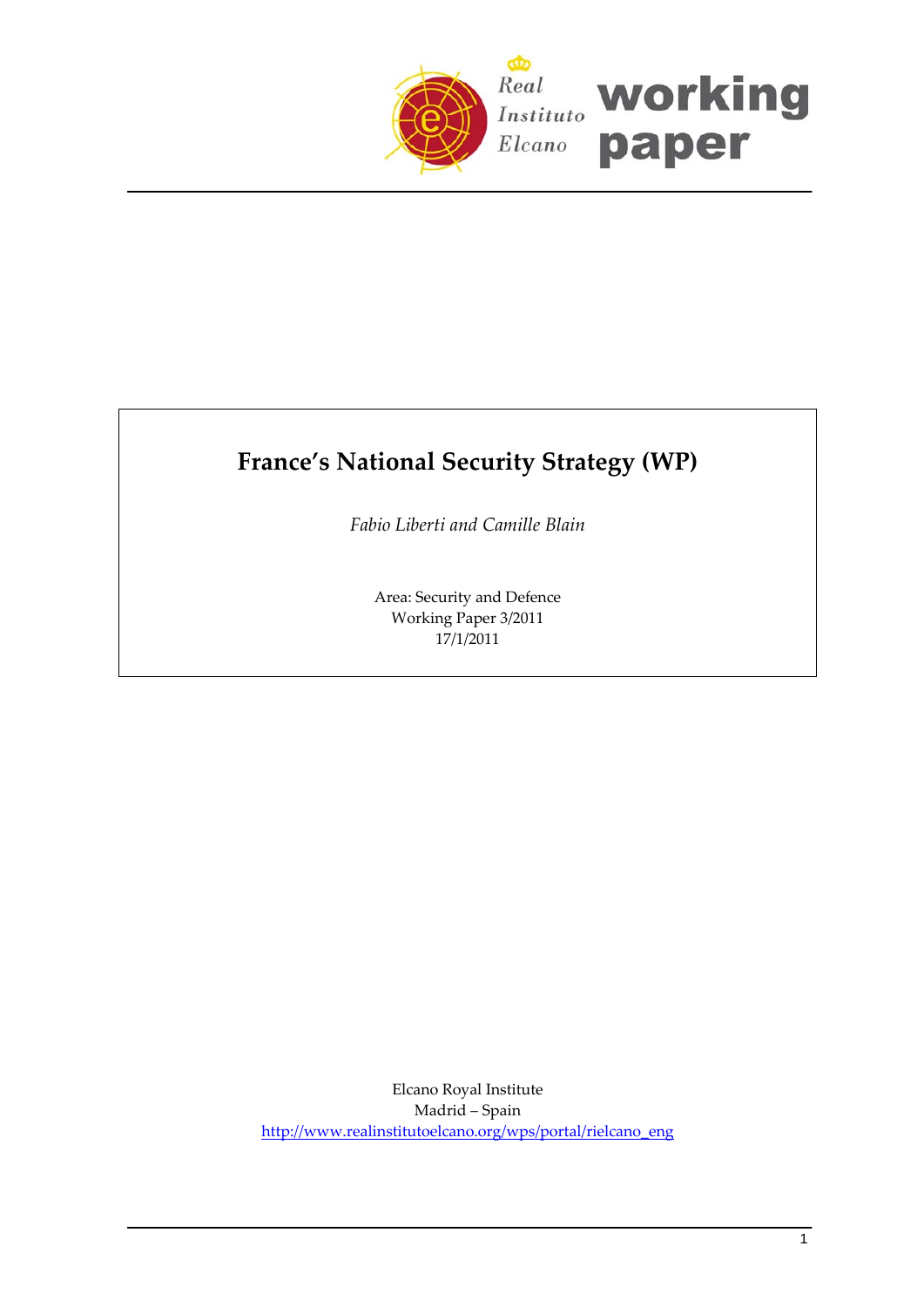

# **France's National Security Strategy (WP)**

*Fabio Liberti and Camille Blain* [\\*](#page-1-0)

# **Contents**

- (1) An Introduction to French Strategic Culture
- (2) Description of the White Book on Defence and National Security
	- (a) National security strategy functions
	- (b) France's European and Transatlantic ambitions
	- (c) Responses to New Threats
- (3) Institutional modifications resulting from the White Book
- (4) The new balance of power within the Executive and Legislative
- (5) The emerging power of the Ministry of Interior in the national security realm
- (6) Conclusions

 $\overline{a}$ 

### **(1) An Introduction to French Strategic Culture**

France is one of the EU member states with a most highly‐developed national strategic culture. Victory in the Second World War, its role as a member of the United Nations Security Council, the development of a nuclear programme that gave the country the status of a nuclear power, united to the historical development of a sense of a global mission on the world stage, contributed to the development of a global vision for France's role on the world arena. The exercise of setting out a global description of a long‐term vision and strategy for defence policies in white books (*Livre Blanc*) had been conducted twice before, in 1972 and 1994. The latest 2008 White Paper on Defence and National Security preserves some of the basic patterns of its forerunners but introduced the concept of a national security strategy, that had not been developed before.

The ordinance of 7 January 1959, which dealt for the first time with the general organisation of defence, provided the first national definition of 'defence' as the instrument 'to ensure at all times, under any circumstances, and against any form of aggression, the security and the integrity of the territory as well as the life of the population'. [1](#page-1-1) Consequently, by 1959, the French definition of defence included the aspect of constancy of action (defence of the territory at any time, in war as well as in peace) and of global action (ie, including all military and non‐military aspects of the protection of the nation against aggression). This order was largely influenced by the political context of that time, with the return of General De Gaulle to power in 1958.

<span id="page-1-0"></span>*<sup>\*</sup> Fabio Liberti, Senior Research Fellow, Institut de Relations Internationales et Stratégiques (IRIS), Paris. Camille Blain, Research Assistant, Institut de Relations Internationales et Stratégiques (IRIS), Paris..* <sup>1</sup> Ordinance of 7 January 1959, dealing with the general organisation of defence,

<span id="page-1-1"></span>[http://www.legifrance.gouv.fr/affichTexte.do?cidTexte=LEGITEXT000006069248&dateTexte=20090413.](http://www.legifrance.gouv.fr/affichTexte.do?cidTexte=LEGITEXT000006069248&dateTexte=20090413)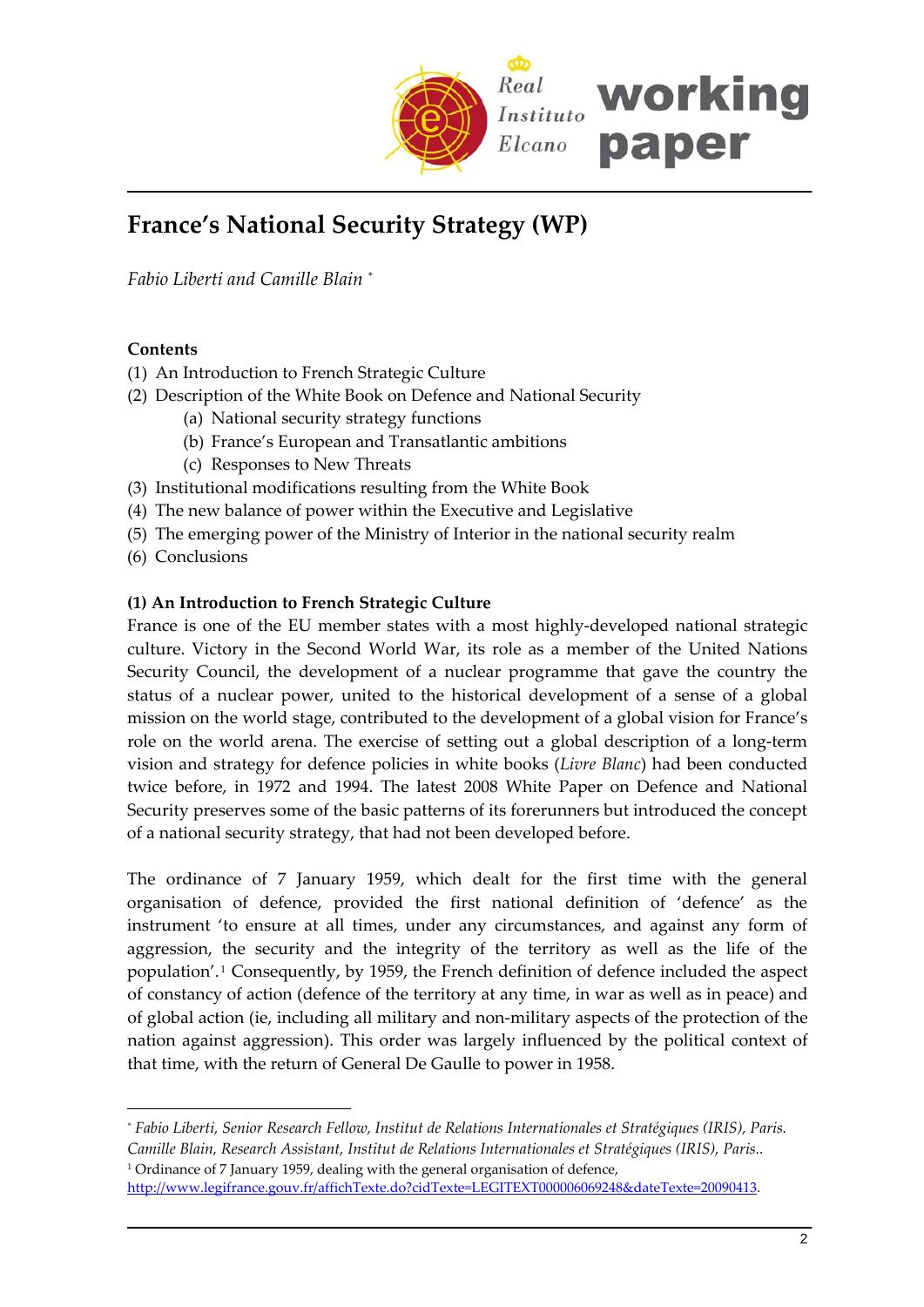

With the arrival of Georges Pompidou to the Presidency of the French Republic, and with the different strategic context of the time, the French authorities issued their first global statement of a national defence strategy with the *Livre Blanc de la Défense Nationale* in 1972. This document, a milestone for French National Defence, was obviously strongly influenced by the cold war atmosphere. The main issue described in the paper was the national approach to the country's nuclear deterrence policy. Between the ordinance of 1959 and 1972 France developed its nuclear programme. Consequently, after the departure of Général De Gaulle, France's national authorities felt the need of drafting a national doctrine for the use of nuclear weapons, the core of the 1972 White Paper.

A new French White Paper on National Defence was issued in 1994. If the 1972 White Paper was defined by 'nuclear deterrence', the 1994 version was defined by the concept of the 'projection' of French forces abroad for peace‐keeping missions. The 1994 paper was characterised by a post Cold War approach. The emphasis was on 'new threats' and regional conflicts, while the possibility of a major conflict on French soil started being considered unlikely. The Gulf War of 1991 and the crises of the 1990s in the Balkans made it clear that the post Cold War world seemed to be characterised by the emergence of local conflicts but with potentially damaging effects on French national interests. During the preparation of the 1994 White Paper the idea of including internal security issues within the National Defence Strategy was debated for the first time. Although the idea was finally rejected, the 1994 White Paper stated the existence of increasing vulnerabilities due to a diversification of risks and the rise of uncertainty and explained that internal and external security were becoming increasingly linked to each other. Nevertheless, the idea of a security *continuum* was not acknowledged and the core of the document focused on external threats.

After the election of Nicolas Sarkozy as the new French President, it was decided that a new strategic document was needed, taking into account the post 9/11 events, but also that it was necessary to develop a European security and defence policy. A 'White Paper Commission' was created in August 2007, entrusted with drafting the new White Paper, and focused its discussions on the expansion of the security spectrum, culminating in the notion of national security. The Commission was established and presided over by Jean Claude Mallet, former General Secretary for National Defence, and placed under the authority of the Prime Minister. The Commission's consultations for the preparation of the White Paper were open to the public. More than 250,000 Internet users were consulted, as well as 52 personalities: seven 'field actors', seven political party representatives, 10 representatives from civil society (sociologists, 'representatives from the large religious groups', journalists and NGOs), and over 20 European representatives from 14 different nationalities. As a result, 'security' was taken into account in the White Paper on Defence and National Security published on 17 June 2008 (hereafter the 2008 White Paper).<sup>[2](#page-2-0)</sup>

<span id="page-2-0"></span><sup>&</sup>lt;sup>2</sup> Available at <http://www.livreblancdefenseetsecurite.gouv.fr/>.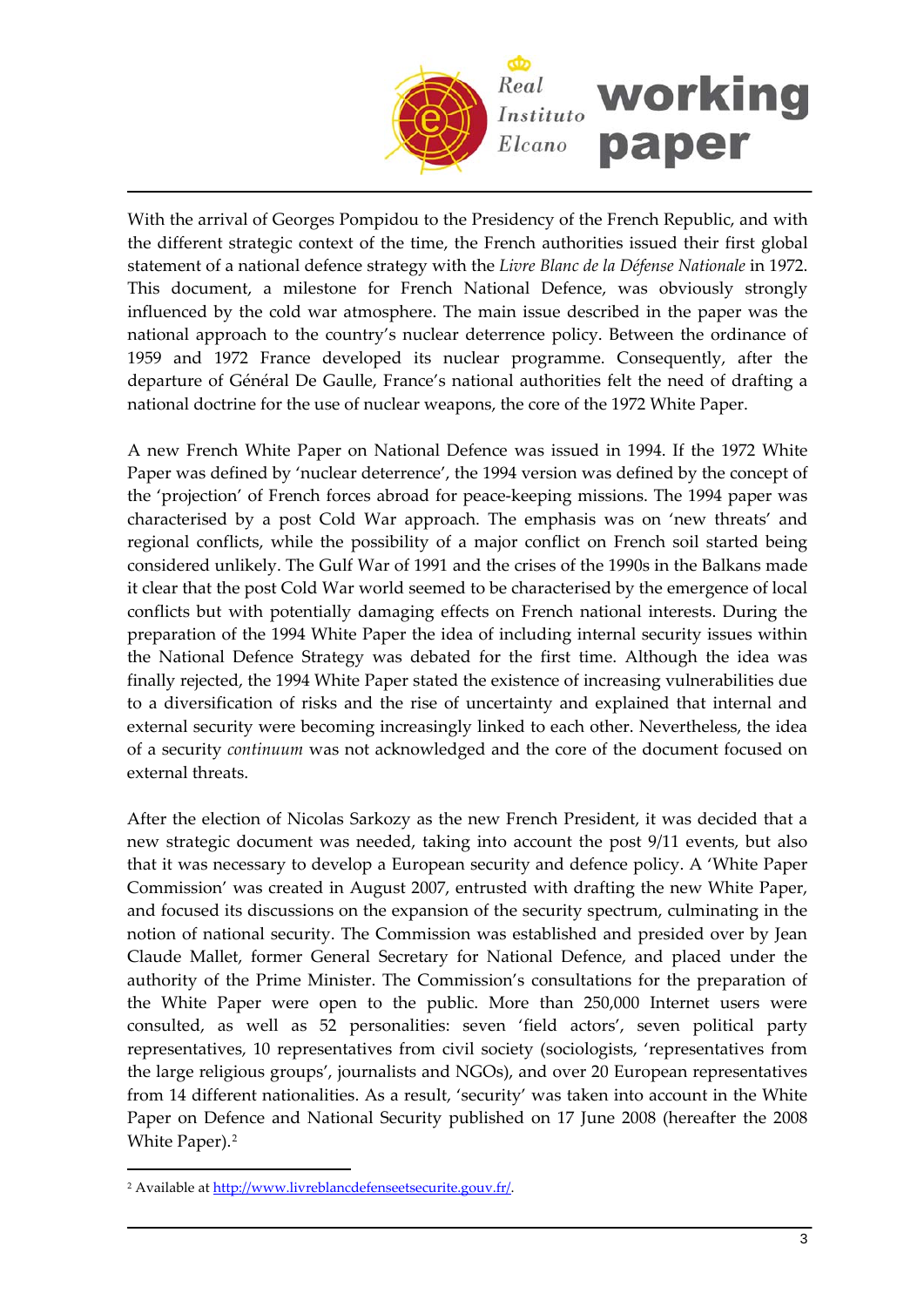

The document comes after 9/11 and responds to the strategic challenges and the new threats from globalisation, interdependencies and uncertainty. If the 1972 White Paper was the one of nuclear deterrence, and the 1994 one essentially dealt with force projection, the 2008 White Paper stresses the importance of national security, a new concept combining defence and security. The document's name –'White Paper on Defence and National Security'– points to a comprehensive strategy to deal with existential threats and risks to the nation in a globalised world. Defence and security are described as a common field in two sections: two separate worlds exist, but they share common interfaces. The border between the two notions is now recognised as a blurred one, hence the need for seamless management across both fields. Strictly speaking, the document contains a traditional defence white paper together with the first formal conceptualisation of a National Security Strategy in France. The strategy reflects the French vision of international security, the role of France in defence and security affairs, French interests to be secured and defended, the available means and the political orientations to guide the development and implementation of the different public policies involved. Given its novelty, the defence elements of the 2008 White Paper involve a greater elaboration than the security ones, though they are now framed under the overarching concept of national security.

More precisely, the French national security strategy aims to deal with 'all the risks and threats which could endanger the life of the Nation'. In a traditional 'Westphalian' way, its first goal is to defend the French population and territory. The second is to contribute to European and international security. The third, more specific to France, is to defend the republican values that bind together the French people and their State: the principles of democracy, including individual and collective freedoms, the respect for human dignity, solidarity and justice. Together with this global approach to the risks and threats affecting the French Nation, the new concept emphasises an integrated approach to security that includes both internal and external security, civil and military means, defence and security forces and, of course, the traditional defence and foreign affairs policies together with internal security policies and the rest of all the governmental policies and instruments of French power.

Finally, the national security strategy presents three basic principles: (1) anticipationreaction; (2) resilience; and (3) power generation. It also covers five strategic functions: (1) knowledge and anticipation; (2) prevention; (3) deterrence; (4) protection; and (5) intervention. The combination of these principles and functions should allow the adjustment of future white papers to the changing defence and security context through either the approval of the appropriate Military Programs and Interior Security Bills or, if necessary, by changing the 2008 White Paper itself.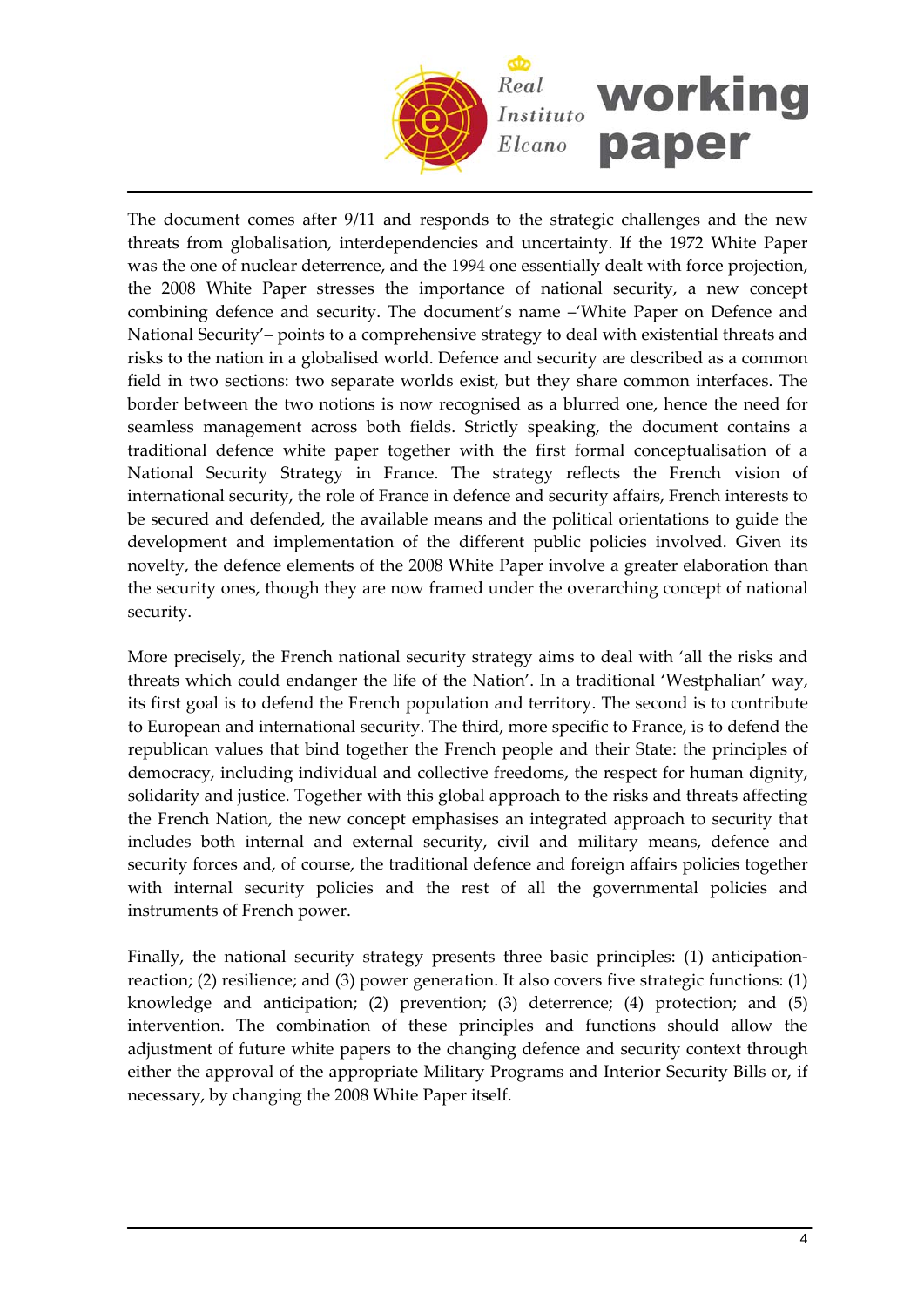

# **(2) Description of the White Book on Defence and National Security**

Until the new 2008 White Paper on National Defence and Security was prepared, the French security strategy was essentially based on the existence of the nuclear deterrent, supposed to protect the Nation against any attack on its territory. In this regard, the new White Paper's 'revolution' rests upon the reduction of the deterrence function to the strict minimum within the security strategy. The new White Paper notably asserts that the knowledge of situations, as well as their anticipation, constitute the French State's first line of defence. In this way, the new White Paper's innovations are to be sought in the awareness of a mutating international scenario. It implies that the security of France must be increasingly ensured through the stabilisation of remote crises at their earliest stages, something that could not be possible without a steadier multilateral cooperation, either within the EU or the Atlantic Alliance.<sup>[3](#page-4-0)</sup>

More generally speaking, the 2008 White Paper clearly deals with the question of the interconnection of threats, of the continuity between domestic and international security, that are tightly linked, as well as the possible incidence of strategic 'ruptures' which might quickly trigger an evolution of the international scenario in which France is involved. Starting from an analysis of globalisation and of the upheavals it has entailed (the decrease of the number of people living under the poverty line, the revolution of communication systems, the reduction of conflicts and so on), the 2008 White Paper also makes reference to strategic uncertainty, insofar as new negatives trends tend to appear. Indeed, it emphasises the downside of globalisation, citing as examples the rapid diffusion of any form of political, economic or financial crisis, simultaneously linked to the intense and immediate transmission of information, making crisis management much more complex. Increasing inequalities are deemed to be threats to the international order. The rising consumption of energy and raw materials has sparked off tensions on energy supplies and global warming. It has also led to the proliferation of all kind of weapons, the development of terrorism, the rise of global military expenses, unsolved crises on the international scenario (notably in the Middle East) and the decline of the Western powers, explained by the shift of the centre of gravity towards the East. Finally, globalisation has tended to weaken the collective security system. All of these changes form part of the strategic uncertainty scenario as outlined by the 2008 White Paper, and might fuel any kind of threat against the country's security.

<span id="page-4-0"></span><sup>3</sup> It should not be forgotten that one of the major features of the so-called 'rupture' concept enounced by the President of the French Republic Nicolas Sarkozy has targeted the normalization of the relations between France and the Atlantic Alliance, through its reintegration into the military command, abandoned by General De Gaulle in 1958. See on this point Frédéric Bozo (2008), 'Alliance Atlantique, la fin de l'exception française?', working paper, Fondation pour l'Innovation Politique, Paris, February,

[http://www.fondapol.org/fileadmin/uploads/pdf/documents/DT\\_Alliance\\_atlantique\\_la\\_fin\\_de\\_lexception\\_fr](http://www.fondapol.org/fileadmin/uploads/pdf/documents/DT_Alliance_atlantique_la_fin_de_lexception_francaise_ENG.pdf) [ancaise\\_ENG.pdf.](http://www.fondapol.org/fileadmin/uploads/pdf/documents/DT_Alliance_atlantique_la_fin_de_lexception_francaise_ENG.pdf)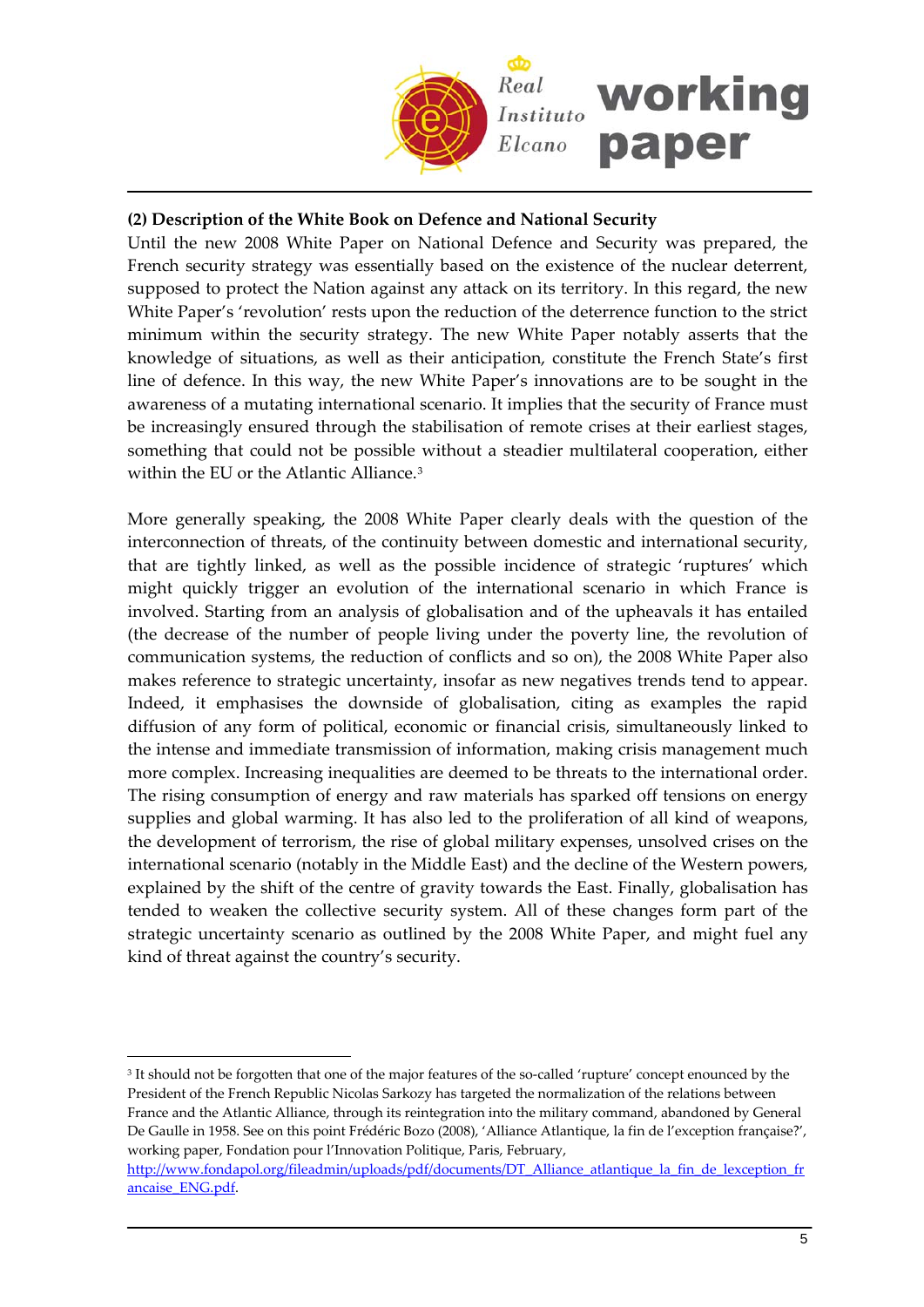

Thus, the new French White Paper more particularly points to an 'arc of crisis' from the Atlantic to the Indian Ocean, an area of strategic interest in which any crisis or security threat can have direct implications on the security of French citizens and on the country's interests. It mentions threats of instability, of violence between institutional actors or noninstitutional ones, threats of proliferation of WMDs (Weapons of Mass Destruction) or threats of depletion of energy resource supplies. Within this 'arc of crisis', Sub‐Saharan Africa, characterised by failed states, runaway urbanisation and the effects of climate change, as well as Eastern Europe, the centre of concern regarding the future of the Balkans and the evolution of Russia, are deemed to be examples of upcoming potential crises. The prospect of a major forthcoming conflict in Southern or Eastern Asia is not excluded either by the White Paper.

### *(a) National Security's Strategic Functions*

In order to tackle the security and defence threats and risks it identifies, the 2008 White Paper develops five strategic functions: (1) knowledge and anticipation; (2) prevention; (3) nuclear deterrence; (4) protection; and (5) intervention. These functions are multidimensional, for they not only concern the French Defence Policy but the State apparatus as a whole.

**Knowledge and anticipation**. This strategic function is the 2008 White Paper's main innovation, insofar as, in a way, it acts as a substitute for nuclear deterrence at the heart of the Nation's defence and security. By 'knowledge and anticipation', the French legislator has intended to set out a series of actions to be implemented by the State. The aim is for the State to prevent crises as well as possible and, if needed, to meet them with adequate solutions, in regard to the current changes in the international system. Indeed, with the end of the Cold War, the proliferation of crises and the emergence of new types of threat and terrorism, a proper adaptation of security and defence systems is required in order to respond to the current 'post‐Westphalian' world.

The function 'knowledge and anticipation' includes five fields of action: intelligence; a good command of operation stages; diplomacy; prospective analysis aimed at anticipating the development of the international system; and the management of the information that is collected. From an institutional focus, such an important function has led to the creation of a National Intelligence Council, directly headed by the President of the French Republic, and to the appointment of a National Intelligence Coordinator, directly responsible to the President. Furthermore, a series of reforms of the National Intelligence apparatus have been implemented, such as the issuing of a law on intelligence activities, the better protection of secrecy regarding National Defence, a reformed diplomatic network to optimise information exchanges and, finally, a new concept of research centres and prospective agency networks. The reform of careers in Intelligence as well as the recruitment of engineering, computing, image analysis and language experts was also planned to improve the technical capabilities of the Intelligence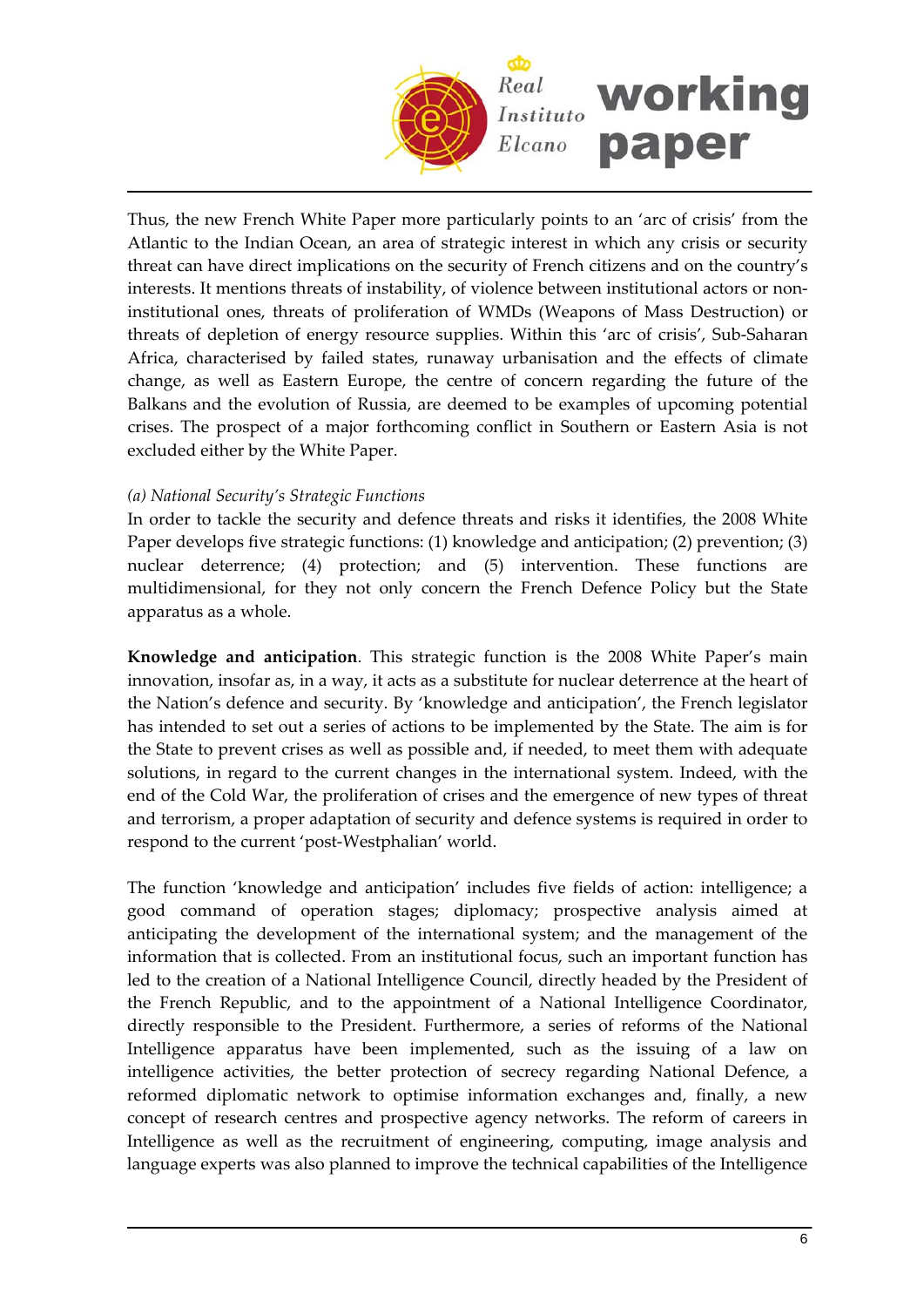

agencies. More globally, Intelligence activities, and notably human resources and strategic technical material (for instance observation satellites), are promoted through a priority budget line.

**Prevention.** This strategic function embraces all the other tools deployed by France in order to avoid a crisis beforehand. Thus, the 2008 White Paper sheds light on the synergies of actions from different institutional actors, notably the Ministry of Foreign Affairs, the Defence Ministry and the Interior Ministry. Among the major innovations promoted by the 2008 White Paper, one should highlight the decision to modify the geography of the defence bases located abroad, notably in Africa: one of the three permanent bases in the continent will be closed. Whilst France's permanent bases will remain operational in Libreville (Gabon) and Djibouti (not mentioning the non permanent bases in Chad and in the Ivory Coast), the French permanent military base at Dakar will be closed. Regarding this decision, the Dakar base has been officially declared 'under Senegalese sovereignty' since 4 April 2010. Besides, a notable innovation concerns the establishment of a French base in Abu Dhabi, following an agreement between France and the United Arab Emirates in January 2008. The deployment of the French army illustrates the shift of the decision‐makers' concerns towards the Middle East, in line with the definition of the 'arc of crisis' identified by the 2008 White Paper. Among other prevention policies, the emphasis has been put on criminal trafficking (either within or outside the national and European territories), combating proliferation and controlling armament exports.

**Nuclear Deterrence.** The third function targets nuclear deterrence. Although the 2008 White Paper somehow underestimates its paramount strategic importance, the proliferation of crises, risks and threats makes demanding a more proactive diplomatic and military action and the nuclear deterrence function an essential feature of the National Defence and Security policy. The New White Paper reasserts that the French nuclear deterrence will remain under national control, and that France is concerned with guaranteeing a total industrial, technological and operational independence regarding its nuclear deterrence policy. The latter will still be funded to cover at least two distinct and complementary vehicles, so as to ensure its durability and their eventual use. Consequently, the 2008 White Paper has confirmed the development of the M51 intercontinental ballistic missile that will be provided to the new generation of SSBN nuclear attack submarines. Likewise, the airborne cruise missiles, such as the ASMP A, are reinforcing the French air deterrence components (the 2000 NK3 Mirages and the Rafales). In order to test the efficiency and precision of the French nuclear warheads and missiles, simulation capacity programmes are being improved, thereby completing the deterrence system. Meanwhile, the 2008 White Paper sets out a French strategy of international disarmament, including the willingness to see the Comprehensive Test Ban Treaty universally ratified. This treaty seals the commitment of all nuclear powers to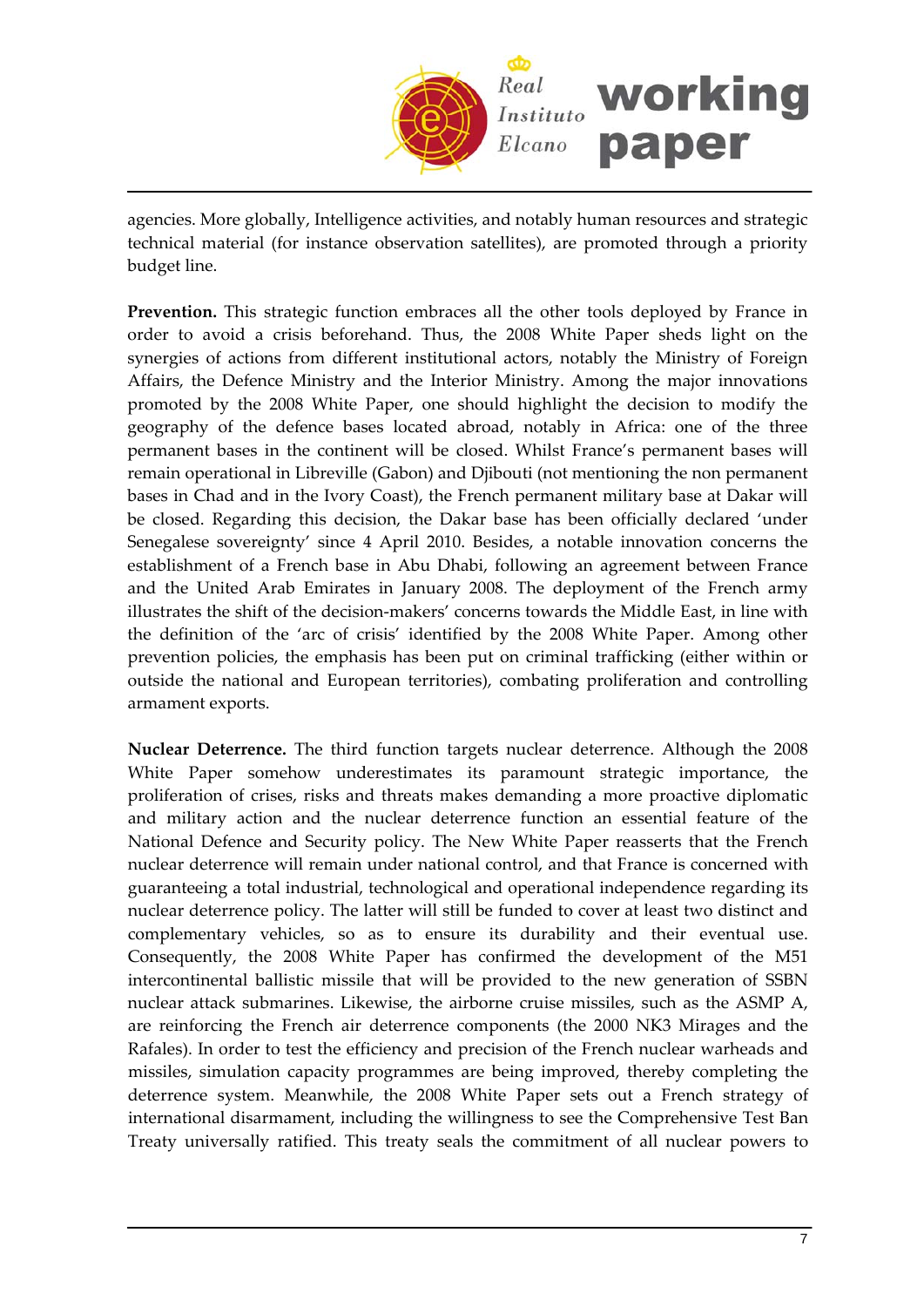

dismantle nuclear sites in a transparent manner, and opens up the negotiations of the Fissile Materials Cut‐Off Treaty and other measures.

**Protection.** The protection function introduces another major change enounced by the 2008 White Paper: the necessity of developing the concept of resilience. This concept indicates, in its present description, the capacity of a nation to reorganise and face an attack perpetrated against its normal functioning. As a result, the French authorities have emphasised in the White Paper that the incidence of an unpredictable terror attack against the national territory, is highly probable; hence, the necessity for the nation to be prepared and to be able to return to normal as soon as possible.

In order to prevent any kind of risk, the White Paper focuses its analysis on the capabilities gap related to non‐conventional threats. In other words, it underlines the necessity to improve French proficiencies in terms of detection, analysis and response to CBRN menaces. Besides, the creation of a top‐level political management centre should allow the rapid countering of any major threat through military and civil means. The measures detailed above are completed by a new agency dedicated to cyber-defence, a growing capacity of ballistic missile detection expected by 2020, the modernisation of the public information and alert system, the preparation of a public communications plan in the event of a major crisis, the improvement of operational crisis management at the Interior Ministry as well as at the regional level and, finally, the creation of a 10,000‐ strong battle group, able to the support civilian authorities if a major disaster occurs. The adoption of such measures reveals the importance attached to the probability of a terror attack through potential non‐conventional weapons as the major threat on the national territory.

**Intervention.** The 2008 White Paper precisely defines the type of military and civilian intervention the French armed forces have to be trained for, as well as the means needed according to the nature of the operation, and carefully justifies the use of military force. Indeed, the latter is conditioned to two main criteria: threats against national or international security and the respect of International Law. The multifaceted dimension of the operations considered shows how the Defence and Security concepts are partially linked. France plans to carry out civil operations to bring humanitarian assistance or civilian help to reconstruction, civilian and military peace‐building operations to stabilise a country or peace enforcement operations by the military. Furthermore, France recognises its dependence *vis a vis* its European and Atlantic allies, acknowledging that only a coalition can lead a major operation. By admitting the importance of the European and NATO frameworks, the 2008 White Paper also defines the French objectives to develop both institutions, and asserts its willingness to ensure international defence and security.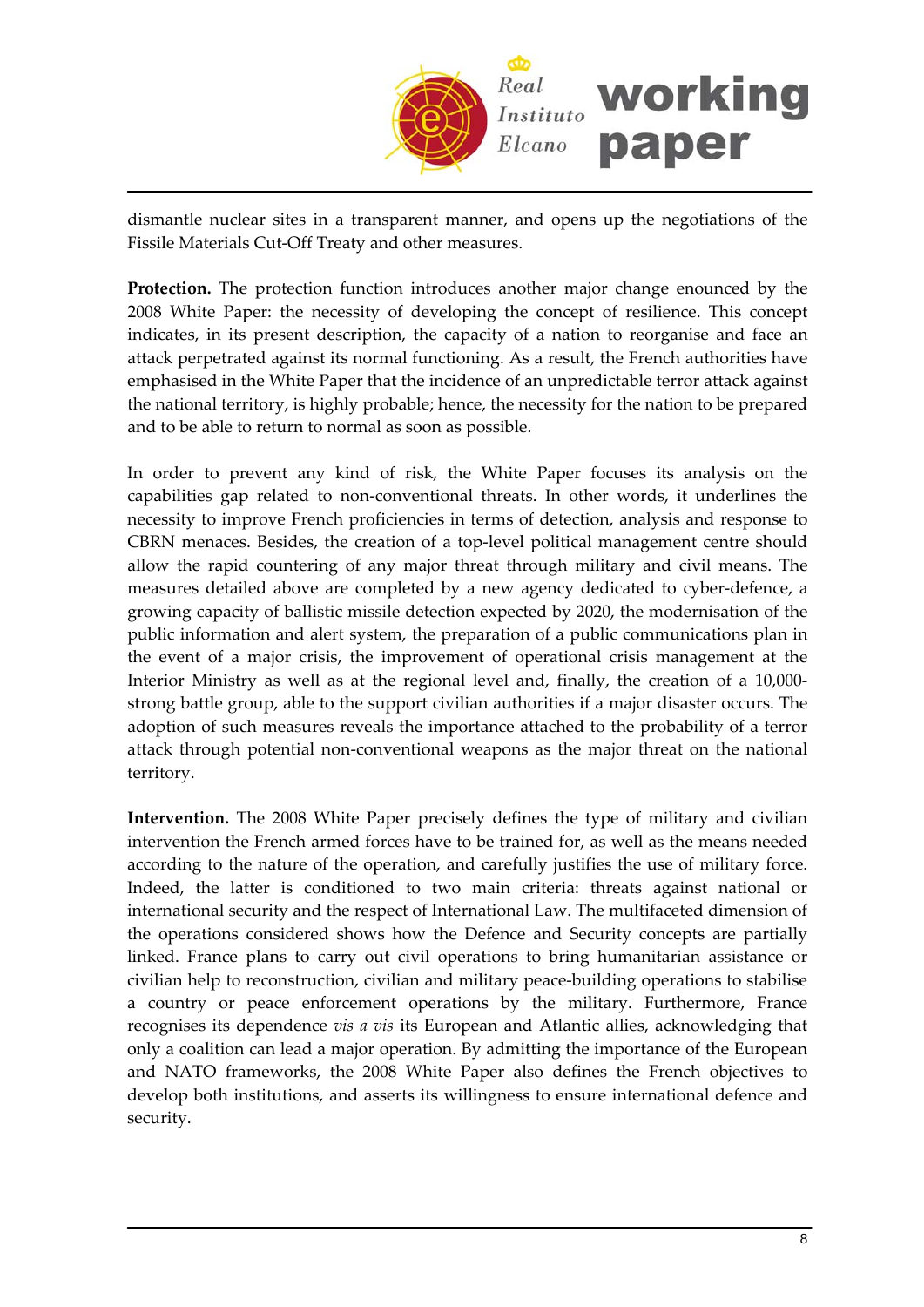

# *(b) France's European and Transatlantic Ambitions*

National security strategies state what the strategic actors will do by themselves and what they prefer to do with others in a multilateral way. The 2008 White Paper describes the evolution of France's international strategic position: no major operation can possibly be organised from a strictly national viewpoint. On the other hand, it acknowledges the changing nature of threats and, hence, the need to design new responses. Apart from the key military response, it particularly highlights the necessity of sharing intelligence information and to pool civilian and military resources, in order to counter crises efficiently. In that respect, and despite the notable evolution of France's position towards NATO through the reintegration of the military command decided by Nicolas Sarkozy in 2009 (which had triggered visible changes in the 2008 White Paper), one is forced to notice France tends to put more emphasis on the EU, deemed the best instrument to counter new threats.

The French Security Strategy makes one feel that while NATO is considered a mutual defence alliance by the French authorities, the EU benefits from a large and varied range of instruments which could make it a key actor in the defence of French strategic security interests. Thus, France asked its European partners to pool military capabilities in order to reduce the shortages that persist at the European level. Such a pooling should include: strategic and tactical transport, in‐flight refuelling, mobile‐air capability such as helicopters, naval-air capability and the association of aircraft carriers, airbases, on-board air units and the necessary escort carriers.

Apart from the capability issue, the White Paper seeks to encourage the EU to equip itself with a rapid intervention force of 60,000 men, able to remain operational for one year, and to plan and deploy simultaneously two or three civilian peacekeeping or peace enforcement missions. In the same way, the 2008 White Paper has called on the European states to pool their procedures for civilian and military personnel training for this type of operations.

Concerning the armaments industry, the 2008 White Paper calls for the Europeanisation of all the industrial and technological defence bases, due the impossibility for a single European country to master the whole range of technologies needed to ensure a total political strategic autonomy. Nevertheless, some of the existing technologies must imperatively remain under national sovereignty, such as nuclear deterrence, ballistic missiles and information security systems. The White Paper also advocates the Europeanisation of citizen protection, admitting the porosity of borders and the existence of a multidimensional threat. This explains the mention of European cooperation to counter terrorism and organised crime, the idea of creating a European operational centre for Civil Protection and a European College for Civil Security. The White Paper also calls for European states to cooperate in order to counter cyber-warfare, to protect boundaries and to secure supplies.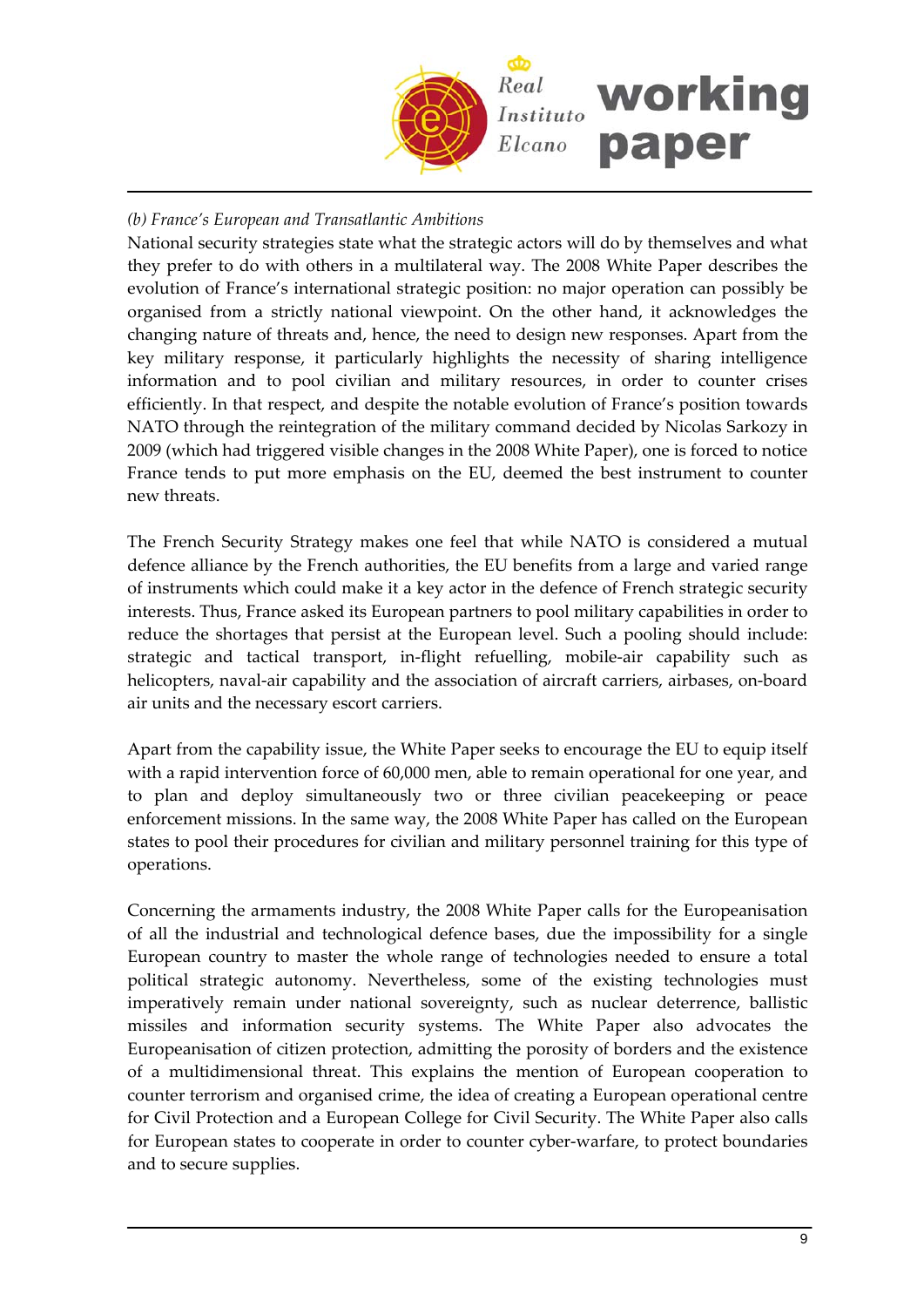

The 2008 White Paper announced the new role to be played by France inside the Atlantic Alliance. It advocated the full participation of France in the structures of NATO including its reintegration into the integrated military command (normalisation) although it continued to maintain the traditional independence of the French nuclear forces: freedom of assessment, freedom of decision and French command in peace time. As the French National Security Strategy remarks, NATO and the EU are not, to any degree, competitors in the field of defence and security. They complement each other and NATO should evolve so as to take into account new security risks, define a better share of responsibilities between the US and its European allies and, above all, the relations between NATO and the EU should be reformed to work more efficiently. Just beneath the surface, the French position is evident. According to Paris, NATO should not become a global alliance, so it should not expand its geographical borders or be used everywhere in the world.

### *(c) Responses to New Threats*

National security strategies select strategic objectives (goals), identify resources to be used (means) and explain how the goals will be achieved (ways). The 2008 White Paper describes relevant responses to new threats (counter‐terrorism, trans‐national, civil emergencies... strategies and policies, new non-traditional missions...) through analysing the defence and security equipment used by Armed Forces and Security Forces and allocating future necessary financial resources. The underlying meaning of national security is that it is no longer sufficient to merely respond to external security threats. An efficient security policy must complement defence, focusing on the protection of the national territory and population against threats that are no longer solely military. Terrorism constitutes a good example of this new form of threat; intelligence and counter terrorism have thus become one of the central missions of the different services devoted to defence and national security.

The knowledge and anticipation function is clearly to the fore, hence the doubling of the allocation of funds to military satellite programmes and the creation a Joint Space Command under the authority of the Chairman of the Joint Chiefs of Staff. In the same way, the White Paper promotes detection and early warning capacities to counter ballistic missile threats to France in particular and to Europe in general. They include long‐range radars and geostationary satellites that should preferably be developed through a European cooperative programme whenever possible. Intelligence collection is another priority and the MUSIS programme will replace the Helios satellites to upgrade imagery and the CERES programme will improve signal interception. Likewise, new response strategies are implemented to respond to newly identified threats such as cyber-war. A new concept of cyber-defence has been devised that will be coordinated by a new Security of Information Systems Agency, under the authority of the General Secretariat for Defence and National Security (SGDSN). On the other hand, in case of cyber-war, a counter‐strike capacity has been created under the Chief of Defence Staff's responsibility.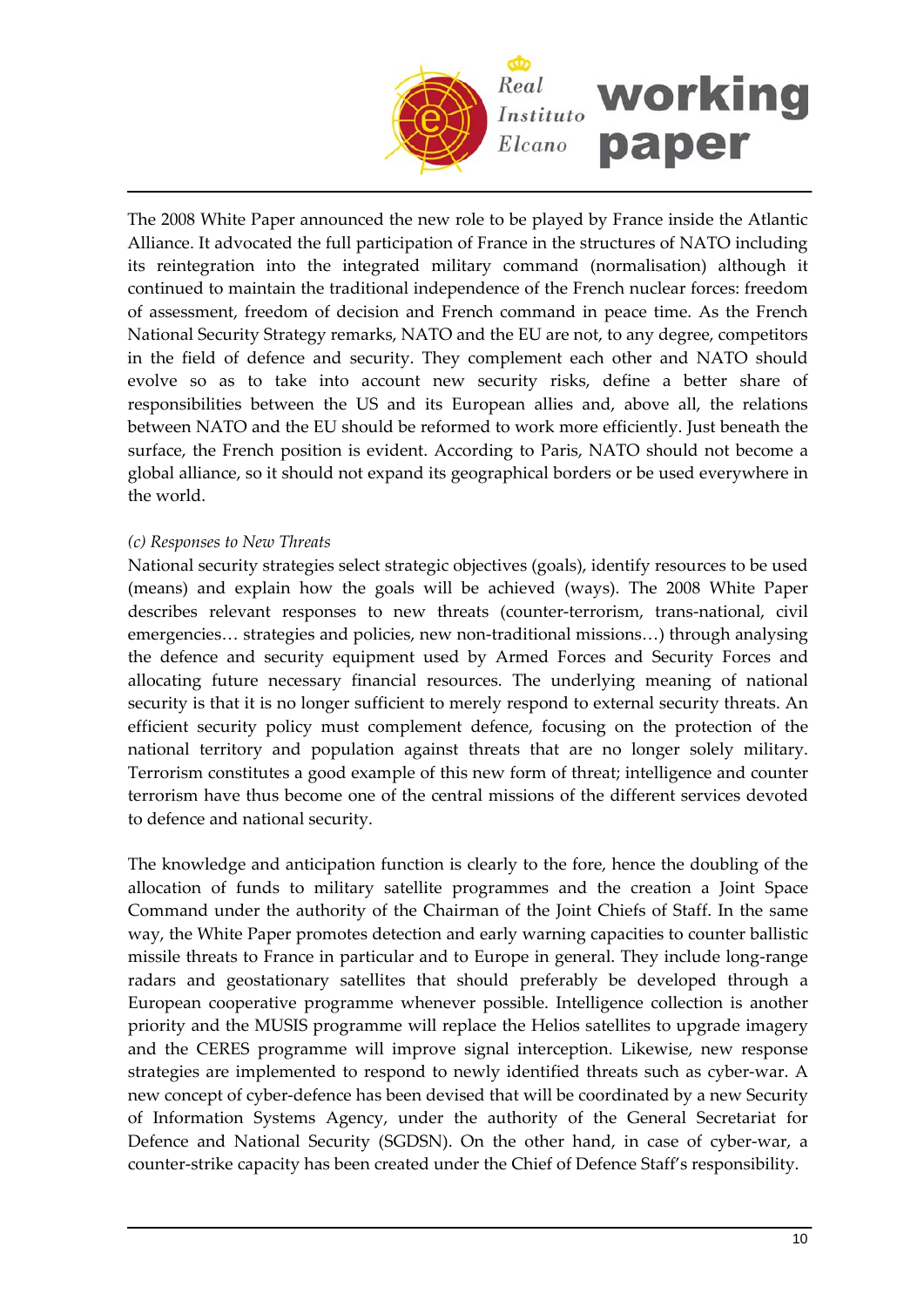

The 2008 White Paper details defence programmes on force protection, new‐generation infantry fighting vehicles, combat and surveillance drones, nuclear attack submarines carrying cruise missiles, large amphibious ships (Mistral class) and so on. All the different services, Army, Navy and Air Force, list their own priorities that will have to reconciled by the National Defence and Security Council according to the priorities fixed in the 2008 White Paper and the available budgets. Security programmes are less developed with regard to the National Police, National Gendarmerie, border and civil protection, which alters the necessary balance between the security and defence elements of the Security Strategy.

Civilian and civil‐military crisis management are other priority responses of the 2008 White Paper. It calls for an Operational Centre for External Crisis Management within the Foreign and European Affairs Ministry to be devoted to the planning and management of international crises, with an analogous Inter‐Ministerial Crisis Management Centre to handle all crises occurring on the national territory within the Ministry of the Interior. Both will have an inter‐ministerial approach to management and they will be open to external experts. In order to increase the public awareness of the new risks and responses, the Strategy foresees the improvement of nation‐wide emergency systems and the opening of three new web sites devoted to preparing the population to cope with emergency situations, to prevent and respond to cyber-attacks and to promote research on national security. It also calls for the creation of a National Security Voluntary Service to ultimately replace the Citizen Reserve.

# **(3) Institutional Modifications Resulting from the White Paper**

The 2008 White Paper defines the institutions entrusted with implementing the Defence and National Security Strategy (the 'system' depicted in Figure 1). It creates new institutions such as the Defence and National Security Council (DNSC) and modifies existing ones. The DNSC is chaired by the President of the French Republic, and it is responsible for all defence and national security-related matters. As a result of the former, the President is now at the centre of the system and deals with security matters which used to be under the control of the Prime Minister. The blurring of the boundaries between security and defence has changed the traditional division of labour between them and the increasing complexity of security risks and challenges has taken responsibilities closer to the Palace of the Élysée than to the Hotel Matignon.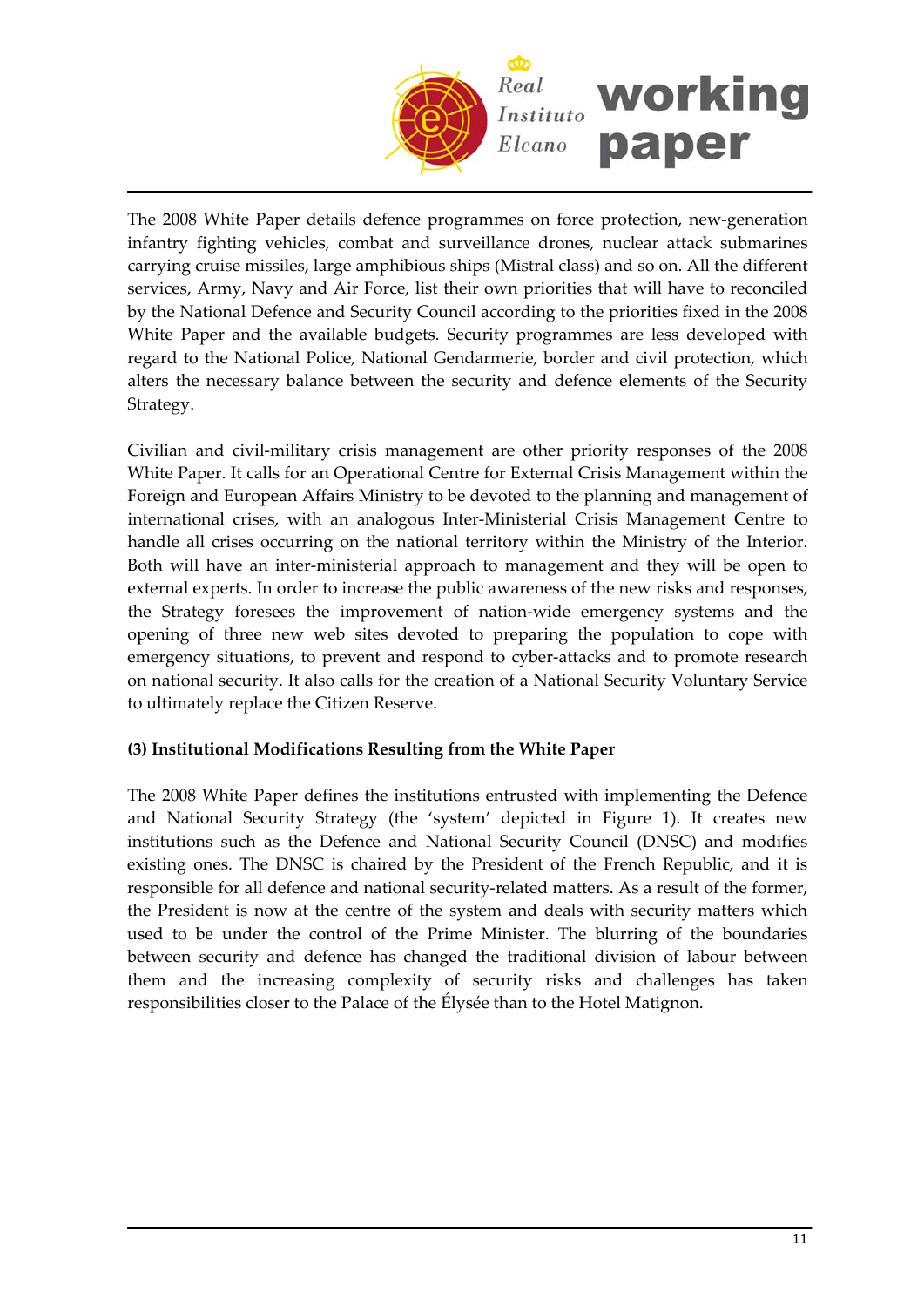

**Figure 1. The Defence and National Security Council**



The DNSC defines the strategic guidelines for military planning, nuclear deterrence, military intervention abroad and crisis management at the international and domestic levels. It does the same on internal security planning with regard to terrorism and other matters affecting national security.[4](#page-11-0) The DNSC can have plenary meetings, with the Prime Minister, the Ministers for Foreign Affairs, Defence, the Interior, Finance, the Budget and any others if required, under the direction of the President. It also can adopt more restricted meetings for *ad hoc* questions or specialised issues of intelligence and nuclear weapon. The General Secretariat for Defence and National Security provides the secretariat for all the different DNSC formations.

The National Intelligence Council (NIC) is a specialised group of the DNSC that provides overall guidance and assigns objectives and priorities to the French intelligence community. The NIC (*Conseil National du Renseignement*, CNR) officially follows up on the inter-ministerial Intelligence Committee which was allocated to the former General Secretariat for National Defence (*Secrétariat Général de la Défense National*) under the authority of the Prime Minister. According to Article 1122‐6 of the Defence Code, its role is to define the strategic orientation and priorities in intelligence matters; it establishes the planning of human means and techniques of the various intelligence services. Under the direct authority of the President of the Republic, it can bring together the Prime Minister, the Ministers and the Directors of the different intelligence services. The mission letter addressed by the Head of State places him 'under the authority of the General Secretary of the President's administration (…) particularly in direct liaison with the Chief of Staff,

<span id="page-11-0"></span><sup>4</sup> See Décret nº 2009‐1657, 24 December 2009, [http://www.legifrance.gouv.fr](http://www.legifrance.gouv.fr/).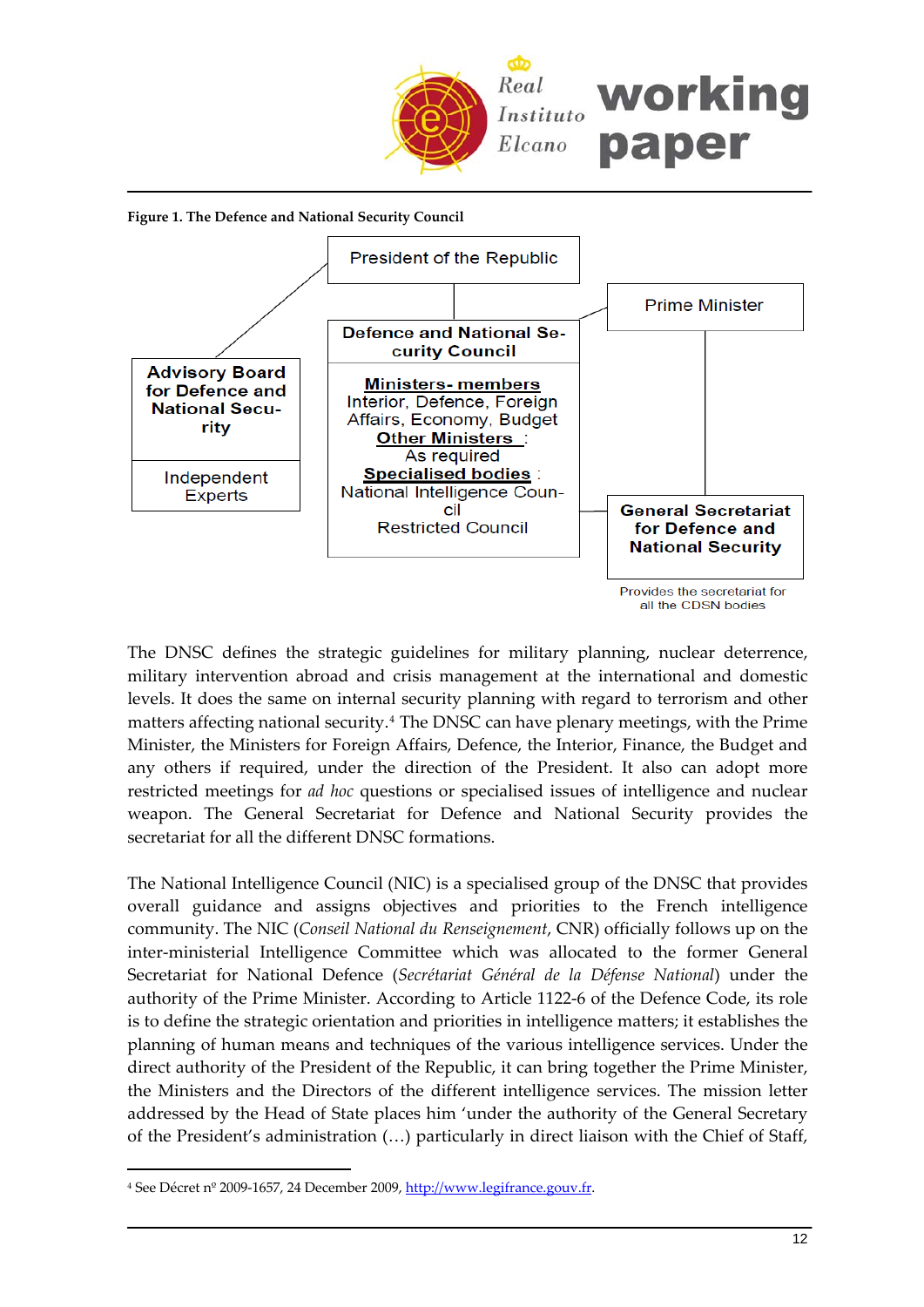

the diplomatic advisor and Sherpa, and the interior advisor'. The diversity of intelligencerelated departments suggested the creation of a National Intelligence Coordinator to advise the President, prepare the NIC sessions and serve as the point of contact for the Intelligence Services with the President of the Republic. Its coordination includes periodic meetings with the Directors of the intelligence services in order to set forth priorities for intelligence collection and human and technical requirements but without entering into the operational implementation of intelligence planning. The second specialised formation is the Council for Nuclear Armament (*Conseil des Armements Nucléaires*, CAN) in charge of the strategic guidance of the nuclear deterrence doctrine and equipment under the direction of the President and the participation of the Prime Minister, Defence Minister, Joint Chief of Staff, National Director for Armaments and the Director for military affairs of the Atomic Energy Commission.

Another major institution reinforced by the 2008 White Book is the General Secretariat for Defence and National Security (see Figure 2). This inter-ministerial coordination body replaces the former *Secrétariat General de la Défense* under the authority of the Prime Minister and it comprises a permanent group of around 350 staff with a  $€100$  million budget. Regardless of the greater clout of the President across the decision‐making system, the influence of the GSDNS is based on its permanent structure, that gives it the necessary expertise to win the upper hand in the planning and implementation of defence and security policies. The GSDNS incorporates the Directorate for Strategic, International and Technological Affairs to supervise arms control, non‐proliferation and strategic dossiers; the Directorate for the Safety and Security of the State co-ordinates the interministerial responses to protect French territory and the population in addition to risks and technological assessments; and, since 2009, the Security of Information Systems Agency to protect France against cyber-attacks, cyber-terrorism and cyber-warfare.<sup>[5](#page-12-0)</sup> Last but not least, the GSDN has two think‐tanks: the Institute for Higher Studies of National Defence (*Institut des Hautes Études de Défense Nationale*, IHEDN) and the National Institute for High Studies on Security and Justice (*Institut National des Hautes Études de la Sécurité et de la Justice*, INHESJ).[6](#page-12-1)

<span id="page-12-0"></span><sup>5</sup> Décret nº 2009‐834, 7 July 2009, [http://www.legifrance.gouv.fr](http://www.legifrance.gouv.fr/). The Agency has a Response Centre (*Centre d'Expertise Gouvernemental de Réponse et de Traitement des Attaques Informatiques*, CERTA) to assist governmental agencies to cope with cyber risks.

<span id="page-12-1"></span><sup>6</sup> For further information on these two centres, see <http://www.ihedn.fr/> and <http://www.inhesj.fr/>, respectively.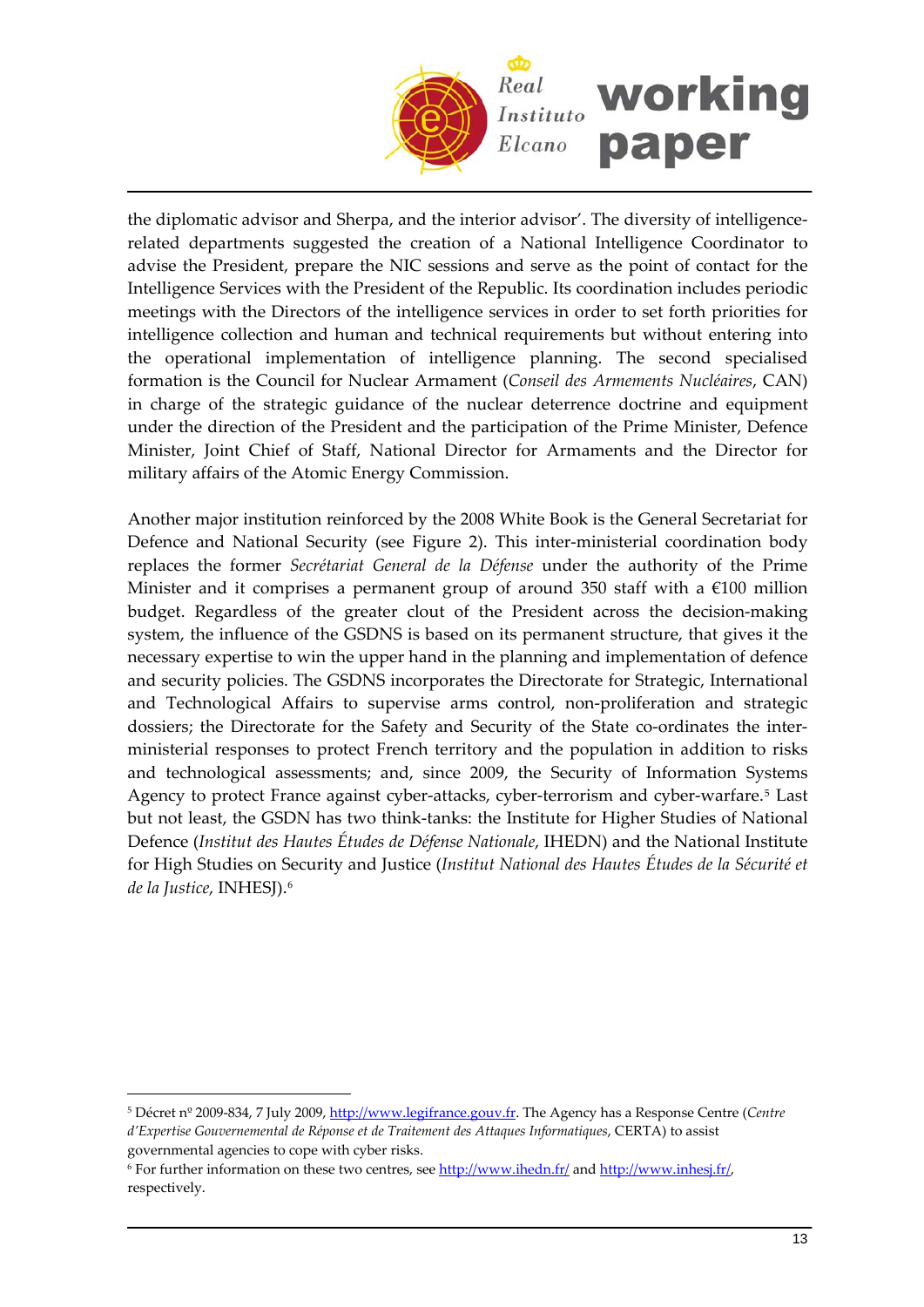



With the exception of the functions of intelligence, crisis management and strategic guidance, the GSDNS covers most of the matters included within the national security concept but it is far from becoming the centralised advisory and supervising body that are the national security councils of the US and the UK.

Other institutions have also been created by the new White Paper. Within the Ministry of Defence, there are two bodies: the Joint Force Space Command, under the chairmanship of the Chief of the Joint Staff to deal with space operations, doctrine and programmes; and the Ministerial Committee on Investments (*Comité Ministériel d'Invesstissement*, CMI) that assesses the financial and economic aspects of military programmes before their adoption.[7](#page-13-0) Within the Foreign and European Affairs Ministry, the Operational Centre for

<span id="page-13-0"></span><sup>7</sup> The Ministerial Committee is chaired by the Ministry of Defence, the Chief of the Joint Staff, the National Armaments Director and the Secretary‐General for Financial Sustainability. They assess the operational needs, costs, procurement and potential offsets for every military project in accordance with the Order of 17 February 2010.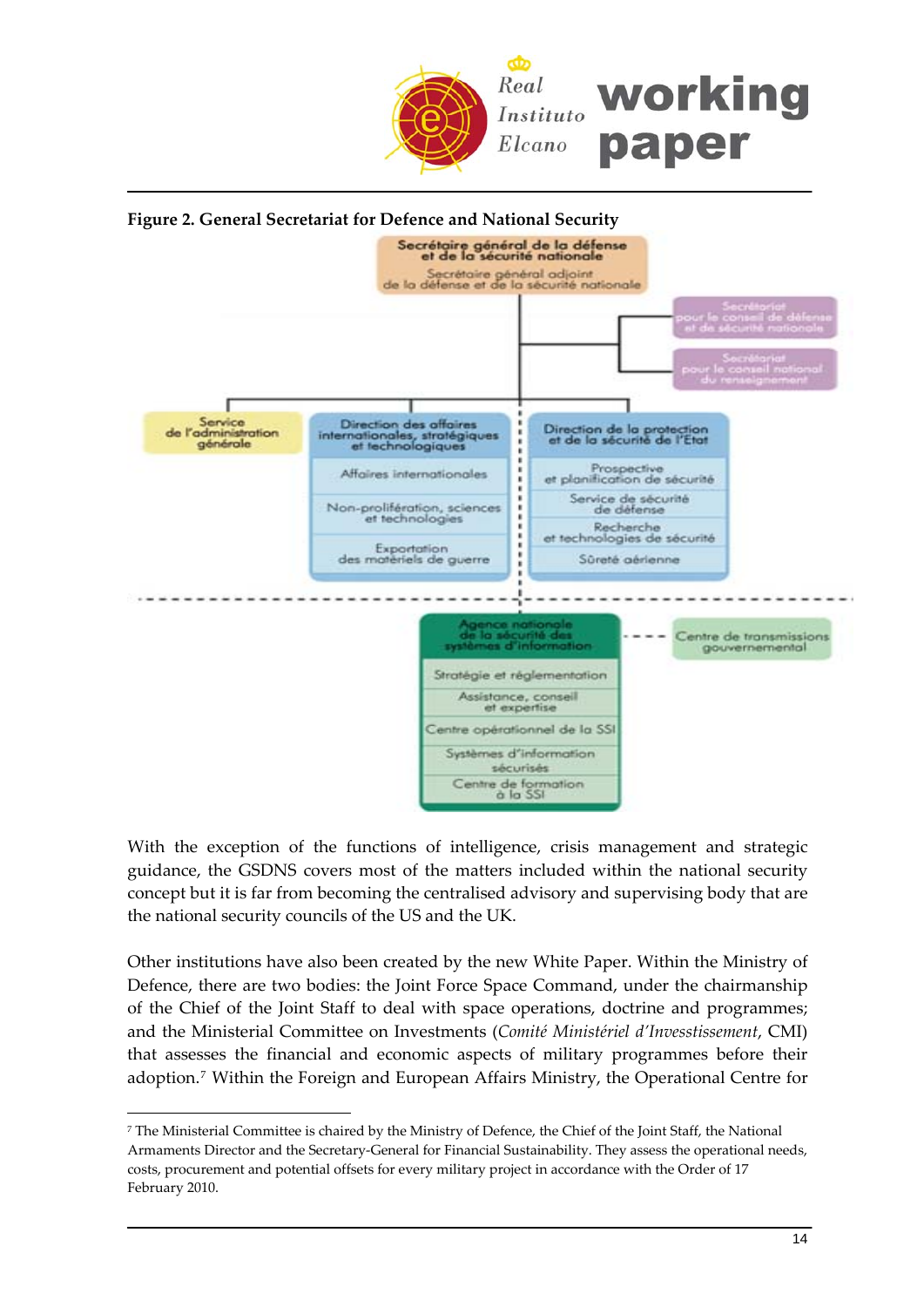

External Crisis Management has been dealing since July 2008 with early warning, crisis management and emergency and humanitarian responses abroad (Haiti, Senegal, Gaza and Air France flight 447 among others).

# **(4) The New Balance of Power within the Executive and the Legislative**

The 2008 White Paper has strengthened the President's powers with regard to security and defence matters. It is important to specify that within the French constitutional regime, the President of the Republic is the Commander in Chief of the Armed Forces, while the political options are decided and implemented by the Government under the direction of the Prime Minister. The provisions of the French Constitution on the distribution of powers between the President of the Republic and the Prime Minister in defence matters are, to say the least, ambiguous. Article 15 of the Constitution designates the President of the Republic as the 'Chief of the Armed Forces' and Article 13 permits the direct involvement of the Chief of State in the nomination of Army Staff. Article 5, paragraph 2 presents the President as 'the guarantor of national independence, of territorial integrity and of the upholding of treaties'. Article 8, although not directly concerned with the domain refers to it indirectly by stating the nominating power of the President vis‐à‐vis the Prime Minister and members of the government. Thereby, even during periods when the President and Prime Minister are from different political parties, the President can legitimately advance his choice for the post of Minister of Defence.

After the 2008 White Power, the French President remains at the centre of the decisionmaking system. The French President retains his prerogatives on nuclear deterrence and chairs the Defence and National Security Council and the National Intelligence Council. The President appoints the National Intelligence Co-ordinator and the members of the Advisory Board for Defence and National Security, all of them reporting or advising to the President. The extension of the defence concept to defence and national security has increased the role of the President with regard to the new spheres of defence and national security. In this respect, the creation of the CNR marked the peak of the presidentialisation of security and defence missions and 'the marginalization of the Prime Minister is made official' (Vadillo, 2009, p. 5) driven by Nicolas Sarkozy.

With regard to the role of the Prime Minister in the French Constitution, articles concerning the competences of the Prime Minister are not as numerous but are, however, just as important.<sup>[8](#page-14-0)</sup> Article 20 specifies that the Head of the Government 'conducts the

<span id="page-14-0"></span><sup>8</sup> The Ordinance of 7 January 1959 facilitated the Prime Minister's task of coordinating the various security services. However, this state of affairs changed thereafter. The decree of 17 October 1962 created the Interministerial Intelligence Committee (CIR) service of the General Secretary of National Defence (SGDN) placed under the authority of the Prime Minister. Its mission was to create a governmental intelligence plan, which the Prime Minister would submit for approval to the President of the Republic. Falling into disuse, the CIR was reformed several times, first by the government of Michel Rocard, through a decree of 20 April1989, then by the Government of Raffarin in 2004.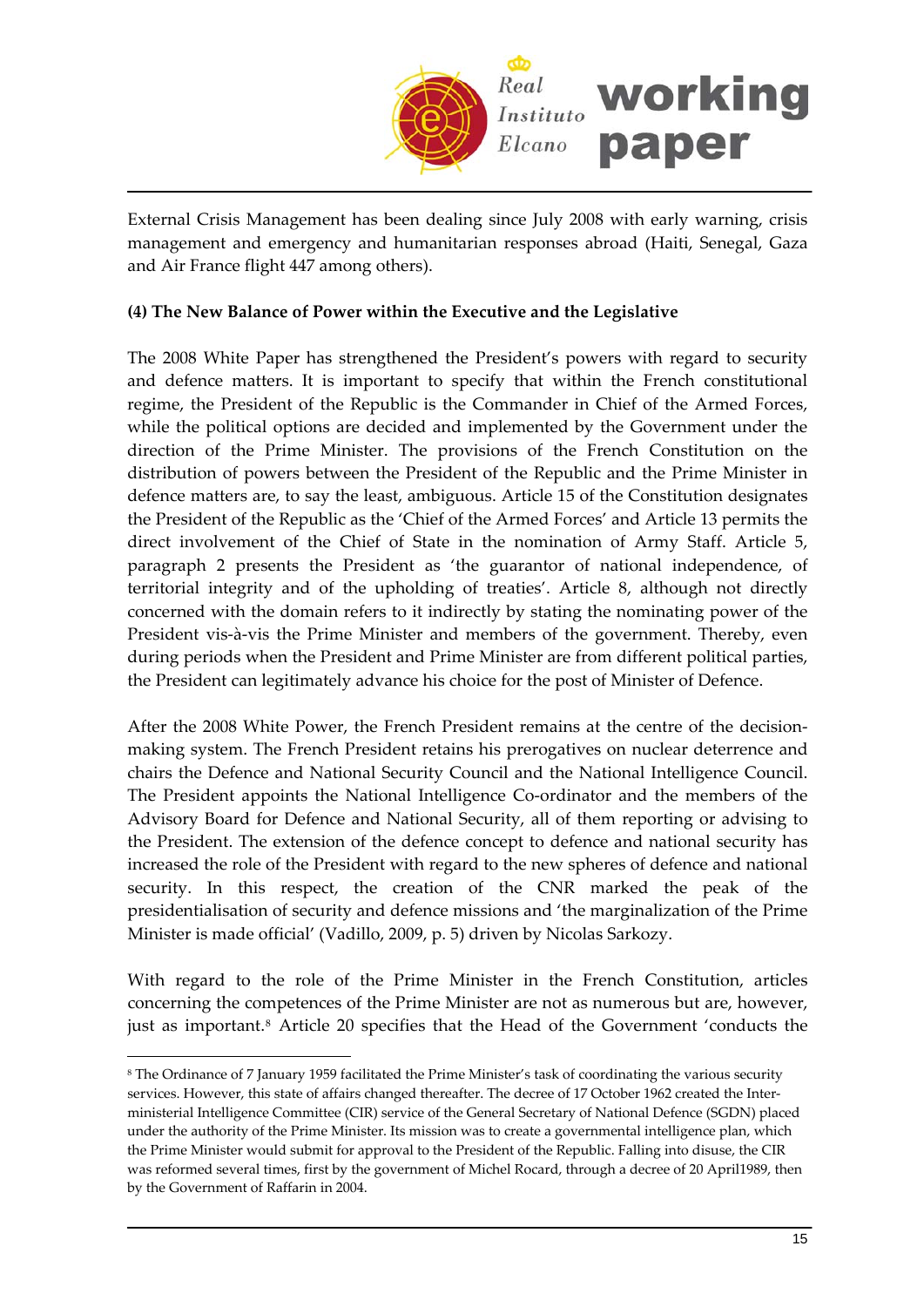

nation's policies' and 'has control of the Army'. Article 21 defines three prerogatives held by the Prime Minister in matters of defence: responsibility for national defence and the appointment of both civilian and military positions, subject to the provisions of Article 13. Besides, the former, the Defence Code specifies the responsibilities of the Prime Minister in its Article L1131‐1: 'the Prime Minister guides the actions of government in matters of national security. The Prime Minister, responsible for national defence, exercises the general direction and the military direction of defence'. Seemingly, in regards to these diverse articles, the use of the terms 'security' and 'defence' are, in the texts, relatively similar. However, as previously seen, practice has confined the concept of defence to military activities and the concept of security to civil and police activities. Thus, the introduction of an overarching concept of national security by the 2008 White Paper has overturned this 'tradition' and confused roles and responsibilities.<sup>[9](#page-15-0)</sup>

The new White Paper does not change the attributions of the French Parliament, that is constitutionally limited in dealing with Defence matters. Only Article 34 mentions that: 'the law determines the fundamental principles of organisation of national defence'. Nevertheless, the 2008 White Paper reinforces the role of the Parliament with regard to the intervention of the French armed forces abroad, the monitoring of White Paper reviews and bilateral defence and security agreements.[10](#page-15-1) First, it is mandatory for Parliament to be informed about the nature and goals of any military operation abroad. The Government retains strategic and operational control of any action but Parliament has a say on its political and budgetary implications. Secondly, Parliament contributes to the implementation of the 2008 White Paper measures by legislating in defence and security bills as well as in the review processes. Thirdly, the extension of defence matters towards security increases the number of international agreements to be approved or ratified in the National Assembly. To cope with this enlarged role, parliamentary expertise is being developed in this area through the Permanent Commission of National Defence of the Armed Forces and by a Study Group on the Defence Industry.[11](#page-15-2)

<span id="page-15-0"></span><sup>9</sup> During the 15 July 2009 session of the Senate relative to the law of military planning, Jean Pierre Chevènement warned against the confusion between 'politics of defence' and 'politics of security'. 'Article 15 specifies (…) formally that the President of the Republic presides over the high Councils and Committees of national defence and not the Councils of internal Defence and Security'.

<span id="page-15-1"></span><sup>&</sup>lt;sup>10</sup> Article 35 seems to have fallen into disuse according to the evolution of the wording by the United Nations when it states that: 'Contemporary conflicts in which France is susceptible to participate tend towards the maintenance or reestablishment of international peace and security; it is no longer a question of "war" and thus, of declaring "war"'. Thereafter, during the war in Kosovo, the President of the Republic directly addressed the French public on 24 March 1999 to announce the beginning of combat, after a speech by the Minister of Foreign Affairs addressing the Commission of Foreign Affairs of the National Assembly in order to inform it of the possibility of recourse to coercive measures.

<span id="page-15-2"></span><sup>&</sup>lt;sup>11</sup> Like the other permanent Commissions, the Commission on National Defence comprises members designated according to the proportion of each parliamentary group; a member of parliament can only belong to a single Commission.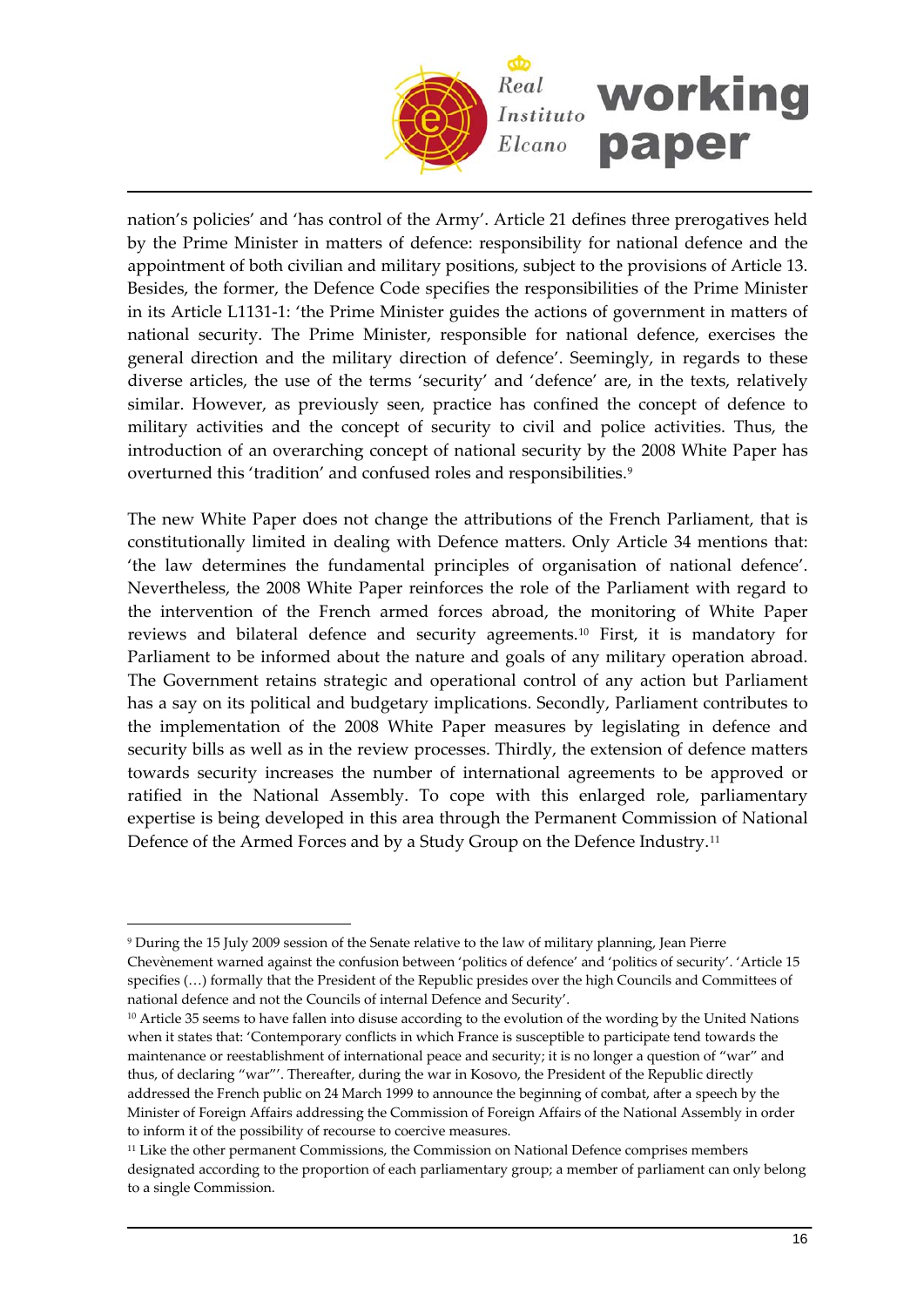

**(5) The Emerging Power of the Ministry of the Interior in the Field of National Security** The 2008 White Paper consolidates the role of the Ministry of the Interior. This began in 2002 when Nicholas Sarkozy was Interior Minister.[12](#page-16-0) The new national security architecture, completed through the preparation and publication of the new White Paper on Defence and National Security, follows this logic through the importance accorded to the Ministry of the Interior in the new security strategy. This new architecture translates into a lighter structure in the central administration, the development of intelligence functions and the integration of the *Gendarmerie Nationale* in the Ministry of the Interior.[13](#page-16-1) The 'Security' mission, secondly, was evaluated according to the General Revision of Public Policy (RGPP), the Finance Act 2009 and the multiannual framework of LOPPSI (2009‐13).

The organisation and roles of the Ministry of the Interior have been slightly modified by the National Security Strategy. One of the leading problems identified by the experts for a better coordination between the Defence and Interior Ministries is the difference of mentalities between the two organisations and their respective defence and security cultures. The Ministry of Defence and the French Armed Forces essentially deal with the defence of the country and out‐of‐area operations, being obliged to develop long‐term visions and 'imagine the future'. Their strategic sense is reinforced by a long tradition of strategic, contingency and operational planning for military operations as well as for programming sophisticated armaments systems. On the contrary, the organisation and culture of the Ministry of the Interior is much more focused on the present, while longterm planning capabilities –ie, the future context in which police, intelligence and law enforcement capabilities will act– are delegated to several think‐tanks (the IHESI in particular).

To remedy these weaknesses, a Planning Directorate has also been created in order to plan the protection of France's territory and population, the protection of critical information infrastructures, economic intelligence and the management of defence and

<span id="page-16-0"></span><sup>&</sup>lt;sup>12</sup> It is interesting to note that the governmental culture regarding security was perpetuated when Nicolas Sarkozy occupied the positions of Minister of the Interior, Minister of Homeland Security and Minister of Local Liberty under the first two Raffarin Governments (May 2002 and March 2004, respectively) and Minister for the Interior under the Villepin Government (May 2005 to March 2007), before becoming President of the French Republic. The title of Minister of State, granted during his tenure as Minister of the Interior under the Villepin Government, reveals the importance of protocol and suggests that Homeland Security is being considered a governmental priority. It also appears that defence, a domain traditionally revolving on collective interest, is little by little being substituted by the notion of 'Security' that underlines individual protection. There is thus a real transition, in both the discourse and in the realisation of societal concerns, regarding the notion of (collective) defence to that of (individual) security.

<span id="page-16-1"></span><sup>&</sup>lt;sup>13</sup> Among other changes, the capabilities of the Ministry of Interior have been improved with the capacity development of the DGSE counter‐terrorism material; the creation, by decree of 27 June 2008, of the Central Directorate of Interior Intelligence, the coordination of National Police and Gendarmerie assured by the Counter Terrorism Coordination Unit (UCLAT) and the Act of 23 January 2006 concerning counter‐terrorism or the Vigipirate Plan that is evolving according to the changing evaluation of threats.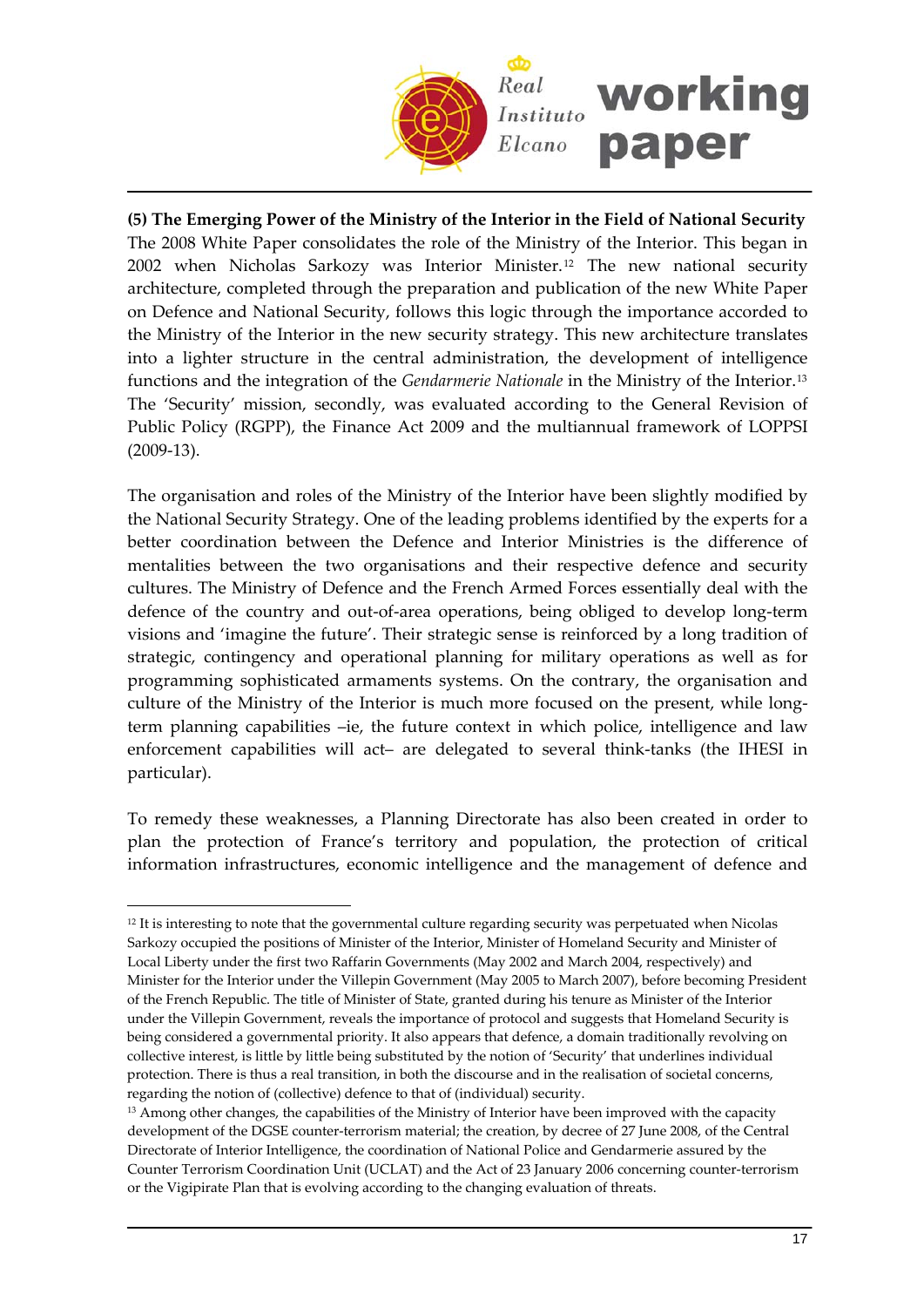

security zones. New transnational threats are also taken into account with the creation of a specialised service in the fight against the financing of illegal activities inspired by the American Office of Foreign Assets Control or the creation of a Joint National Training Centre (civilian and military) in the fight against chemical, biological, radiological and nuclear threats, and of a website for the prevention of and response to cyber attacks.

Another significant step is the creation of the Central Directorate for Interior Intelligence (*Direction Central du Reinsegnement Intérieur*, DCRI).[14](#page-17-0) This two‐fold body will protect, on the one hand, vital national interests by integrating anti-terrorist, counter-intelligence and economic intelligence resources while, on the other, it will ensure public order against violent street gangs and anti‐system groups. Another new body is the Prospective and Strategy Delegation that will reinforce the means available to the Ministry of the Interior to forecast and appraise every form of medium‐term threat that might impact internal security and to prepare the most appropriate response by mobilising the competent departments.[15](#page-17-1) The Central Directorate was created on 1 July 2008 from the merger of the Central Directorate of General Intelligence (dating from 1907) and the Directorate of Territorial Surveillance (DST, established in 1944).[16](#page-17-2) The DCRI, the synthesis of these two bodies, deals with what is in the 'national interest' (a broad expression at best) and makes terrorism one of the four essential objectives of that mission. Its operations and structures are covered by the 'Defence‐Secret' statute regulated by article R2311‐6 of the Defence Code. That stipulates that 'in conditions fixed by the Prime Minister, protected information or material that is classified at the Defence‐Secret, as well as the organisational arrangements for their protection, are determined by each Minister for the department for which he is responsible'. The statute of the Defence‐Secret of the DRCI, therefore, is entirely regulated through the authority of the Ministry of the Interior and the conditions set by the Government. The DCRI comprises eight branches, each of which have varying competencies, notably: terrorism, information technology, subversive violence, counter intelligence and international affairs. Such a vast array of competencies is required in order to meet the broad concept of national security and implies an

<span id="page-17-0"></span><sup>14</sup> The DCRI was created in July 2008, when the Minister of the Interior was Michèle Alliot‐Marie, in order to merge the General Intelligence Directorate (*Renseignements Généraux*, around 4.000 police) and the Directorate for the Security of the Territory (*Direction de Surveillance du Territoire*, 2.000 police).

<span id="page-17-1"></span><sup>&</sup>lt;sup>15</sup> Despite the traditional influence of the military and diplomats, several individuals whose professional culture is strongly aligned with the Ministry of the Interior have been appointed at the head of strategic posts in security and national defence, which confirms the increasing blurring of defence and security after the 2008 White Paper. For instance, the DGSE, which is attached to the Ministry of Defence, is led, since October 2008, by Erard Corbin de Mangoux, who previously occupied the post of presidential advisor for internal affairs.

<span id="page-17-2"></span><sup>&</sup>lt;sup>16</sup> The DST, placed under the authority of the General Directorate for the National Police, has historically been entrusted with the task of counter‐espionage. After the end of the Cold war, it has become competent in the domains of counter‐terrorism and the fight against proliferation, as well as the protection of France's economic and scientific heritage (economic intelligence). The Central Directorate of General Intelligence, meanwhile, participates in the defence of fundamental interests of the State and contributes to Homeland Security. It was placed under the joint authority of the Prefects and of the General Directorate of National Police.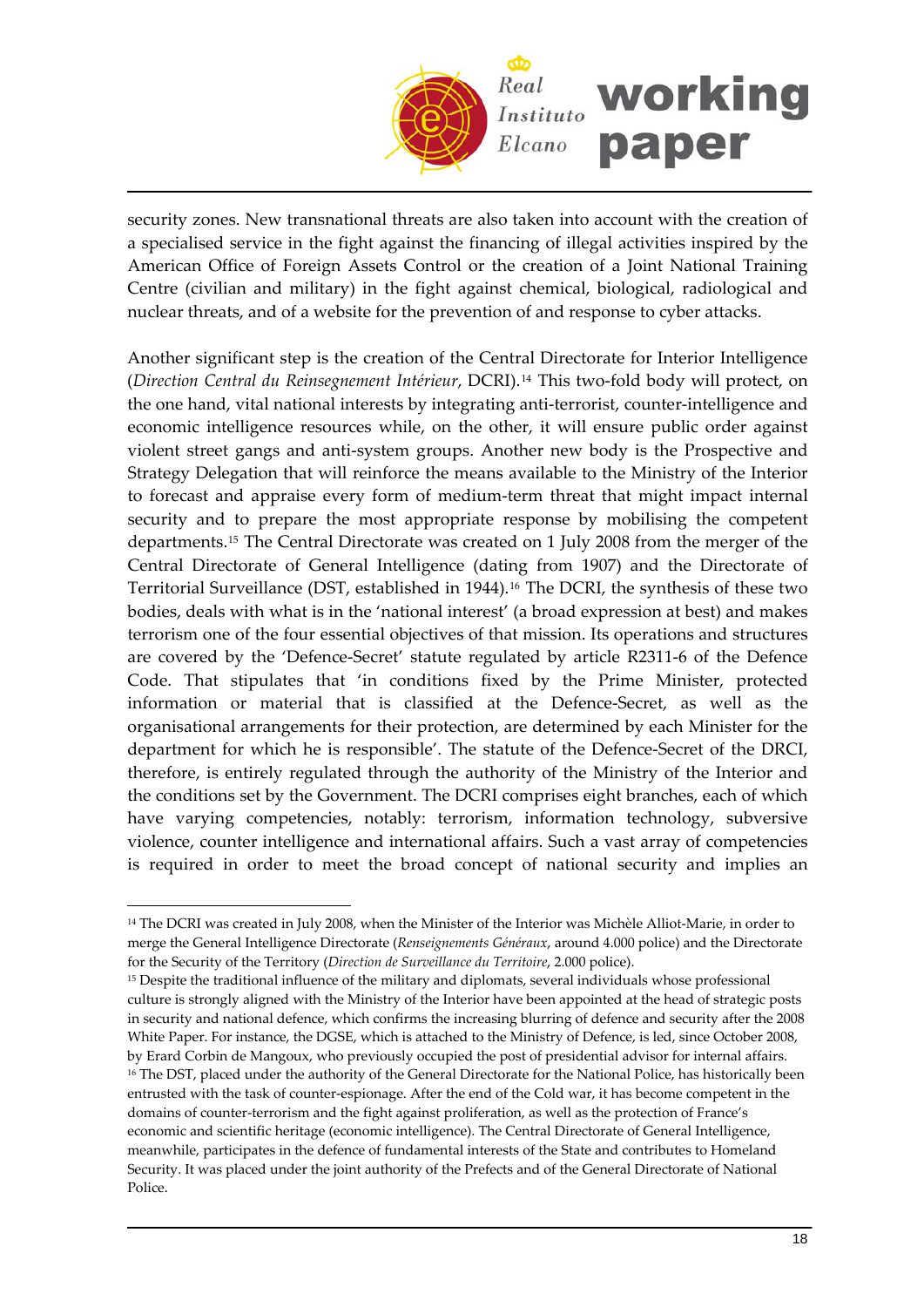

increased cooperation between information services. Also, Bernard Squarcini, Head of the DRCI, is in regular contact with his counterpart in the DGSE, Erard Corbin de Mangoux (former advisor to Nicolas Sarkozy), as well as with Olivier Buquen, the new Economic Intelligence Officer. An example of its varying competencies is revealed by the fact that the DRCI has organised since 2008 almost 900 meetings with security directors of CAC 40 companies or with PME bosses.

According to the Ministry of the Interior communiqué, the DCRI wants a 'French Intelligence FBI'. The reference to the American security model is therefore explicit, this also being further attested to by the creation of the National Security Council, which has as its primary goal the reproduction of the American 'National Security Council', under the direct authority of the US President.

The Central Administration of the Interior Ministry is also evolving in line with the 2008 White Paper, with the creation of the Directorate of Planning and Strategy (DPS) and the Directorate of National Security Planning (DPSN). The DPS is directly attached to the Cabinet of the Interior Minister. It is charged with strengthening the forecasting capabilities of the Ministry of the Interior with the goal of analysing all existing forms of medium‐term threat and of preparing adapted responses in this regard. The DPSN is attached to the General Secretariat of the Ministry of the Interior. It coordinates the contribution of the Ministry of the Interior in the development of counter-terrorism plans and provides mission planning for the protection of territory and the population. Finally, with regard to the recommendations from the report of the Working Group presided over by Alain Bauer, the 2008 White Paper on Defence and National Security calls for a greater degree of amalgamation in the sector of strategic governmental research, through the creation of two centres of study and research with respect to 'defence and foreign affairs' and 'homeland security' respectively.

The integration of the National Gendarmerie in the Ministry of the Interior promotes a greater interaction and synergy between defence and security. Since 2002, under the presidency of Jacques Chirac, the Gendarmerie was partially placed 'for use by the Ministry of the Interior for internal security missions', but after 1 January 2009 the Gendarmerie is subject only to the Ministry of the Interior. This measure continues the logic of pooling resources desired by the head of state, for the better utilisation of public finances. As the 2009 Finance Act project for planning and implementation of Internal Security (*Projet de loi dʹorientation et de programmation pour la performance de la sécurité intérieure*, Loppsi II) project impact study has specified: 'Internal security policy has an obligation of continuous and dynamic performance'.[17](#page-18-0) This decision will contribute to the assimilation of the 100,000 military personnel of the national Gendarmerie to the 120,000 police personnel. The general report on the 2009 Finance Act project backs the desired

<span id="page-18-0"></span><sup>&</sup>lt;sup>17</sup> The Project Loppsi II was presented on 27 May 2009 by Michèle Alliot-Marie to the Cabinet and it contains the strategic guidelines for internal security policy over the period 2009‐13.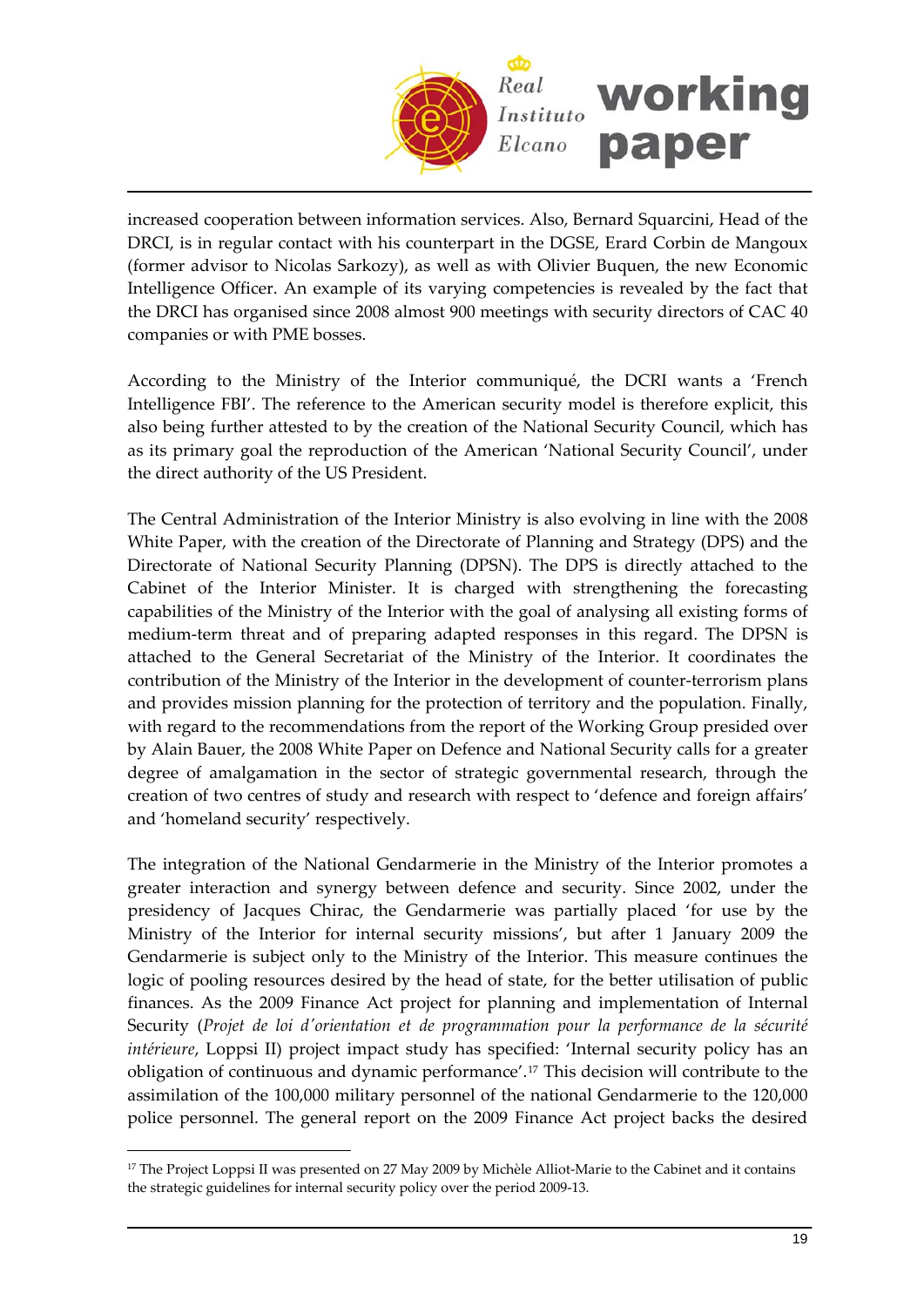

balance between the two 'security' mission programmes: the 'National Police' and 'National Gendarmerie' with an equal funding of  $68.6$  billion and  $67.6$  billion respectively. Nevertheless, the full transfer of authority to the Ministry of the Interior requires further adjustments of current legislation to clarify, eg, the requisition procedures of the Armed Forces by the civilian authorities. Up to now there was a clear distinction between civilian and military and several types of requisition were in existence. Nevertheless, all of them constrained the prefects to 'requisition a regional gendarmerie commander to lend the assistance of military means in a city on a given date' or in the framework 'of a mission limited in space and time'. The Act 2009‐971 of 3 August 2009 removes the requisition procedure from Article 2.[18](#page-19-0)

### **Conclusions: Basic Findings, Main Trends and Personal Views**

The 2008 White Paper on Defence and National Security represents a significant leap in the evolution of French strategic thinking and policies. It establishes the concept of national security, a concept that transcends the traditional realms of defence and internal security towards the overarching concept of national security.

The 2008 White Paper shows that the French concept of Security Strategy has considerably evolved. France has admitted the necessary interaction between internal and external security, asserting the necessity of a defence security continuum and of a multidimensional response to the new threats and risks. These are the striking points of the French new strategy.

It was prepared in the context of strategic statements being made at the European (the European Security Strategy of 2003) or national levels (the UK National Security Strategy of 2008 or the failed attempt of the German Government in 2008, among others). The 2008 White Paper adopted the same comprehensive concept of national security and the need for integrated inter‐agency management as in the rest of strategies. Nevertheless, the presidential nature of the French system and the strong influence of the culture of defence reduced the scope and timing of structural reforms. The development of a new culture of national security and the improvement of inter-ministerial co-ordination will require a long period of transition. The fragmentation of the 'system' into several sub-systems at the presidential, prime‐ministerial and ministerial levels prevents a clear picture on the state-of-the-art of the reforms and any assessment on its progress towards the goals declared in the White Paper.

<span id="page-19-0"></span><sup>&</sup>lt;sup>18</sup> If the Gendarmes keep their military status, they will not placed under the direct authority of the Prefects named by the head of state and 'representatives of the State and each of its members of government in the collective territories' (article 72 of the Constitution). The Army General Yves Capdetpont, former Major General of the Gendarmerie and former Inspector General of the armed forces, in a position dated 28 October 2009, warns against the confusion of the principles of decision and execution that this measure risks creating: placing the gendarmes under of the authority of the Prefects places them in a position where they have 'the power to decide and the capacity to execute'.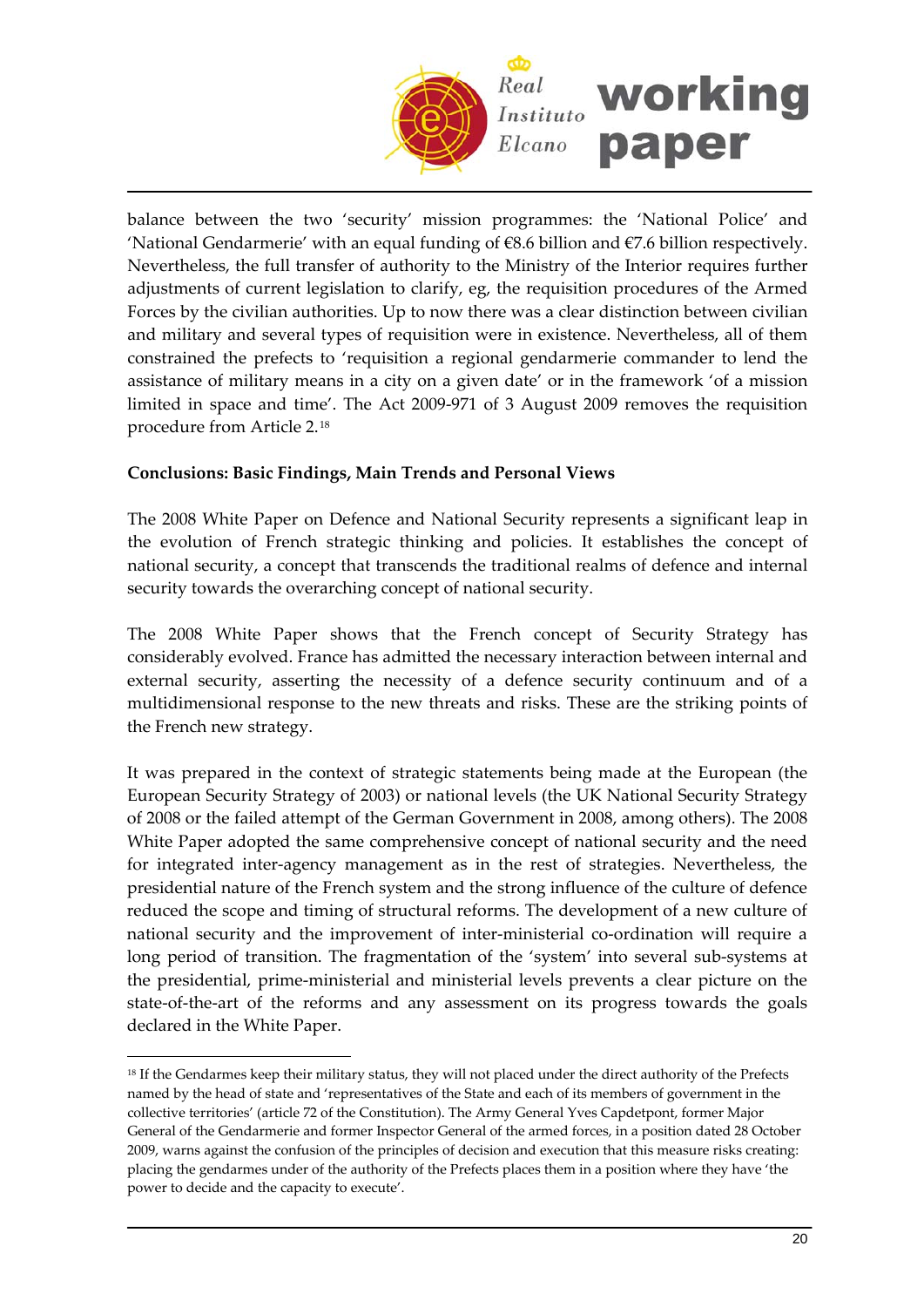

In the 2008 White Paper, France decided to privilege intelligence, establishing the function of knowledge and anticipation, endowed with a privileged budget as well. The strategy's highlights are the creation of new institutions with the President of the Republic at the core of the system –holding all the decision‐making functions–, the normalisation of the relationship with NATO and, primarily, identifying the European framework as the future reference.

Regarding the reform of institutions, the focus on inter-ministerial management, with the final decision in the hands of the President of the Republic, shows how important it is to coordinate the different policies (economic, security, defence and diplomatic) to face the current security challenges. Nevertheless, the scope of inter‐ministerial coordination is hindered by the division of the national security domains in the hands of the President (Defence and National Security Council and National Intelligence Council) and the Ministries of the Interior and Foreign and European Affairs (crisis management).

Clearly, the EU is the best tool to manage international crises and France is eager to encourage it to enlarge its military and civil capabilities.

French industrial interests are truly taken into account through identifying areas of proficiency, establishing a three-circle strategy, one of sovereignty with nationallymastered technologies (nuclear power in particular), another through European cooperation, involving strategic technologies needing extra support, and, finally, a less strategic global circle, from which France is ready to buy assets, at the expense of its own industries.

Regarding the development of the UE as the framework of the French security strategy, it is clear that, beyond the White Paper's declamatory assertions, the way the EU may act as a prominent security authority depends largely on factors France is unable to master by itself.

Still, one question has to be solved. With the budget crisis affecting all the EU's member states, the French government decided in May 2010 to freeze the state budget and to reduce the defence investment budget. Although the exact amount of the budgetary reduction is still unknown (the most likely forecast being between  $\epsilon$ 2.5 billion to  $\epsilon$ 5 billion), this would have a clear influence on the research, equipment funding and industrial strategy in the White Paper and the *Loi de Programmation Militaire*, which details year by year the expenditure by the Ministry of Defence.

Like other European countries, France will have to face the implementation of a new security strategy with a downsized budget. This reality is another reason for pushing the Europeanisation of those strategies.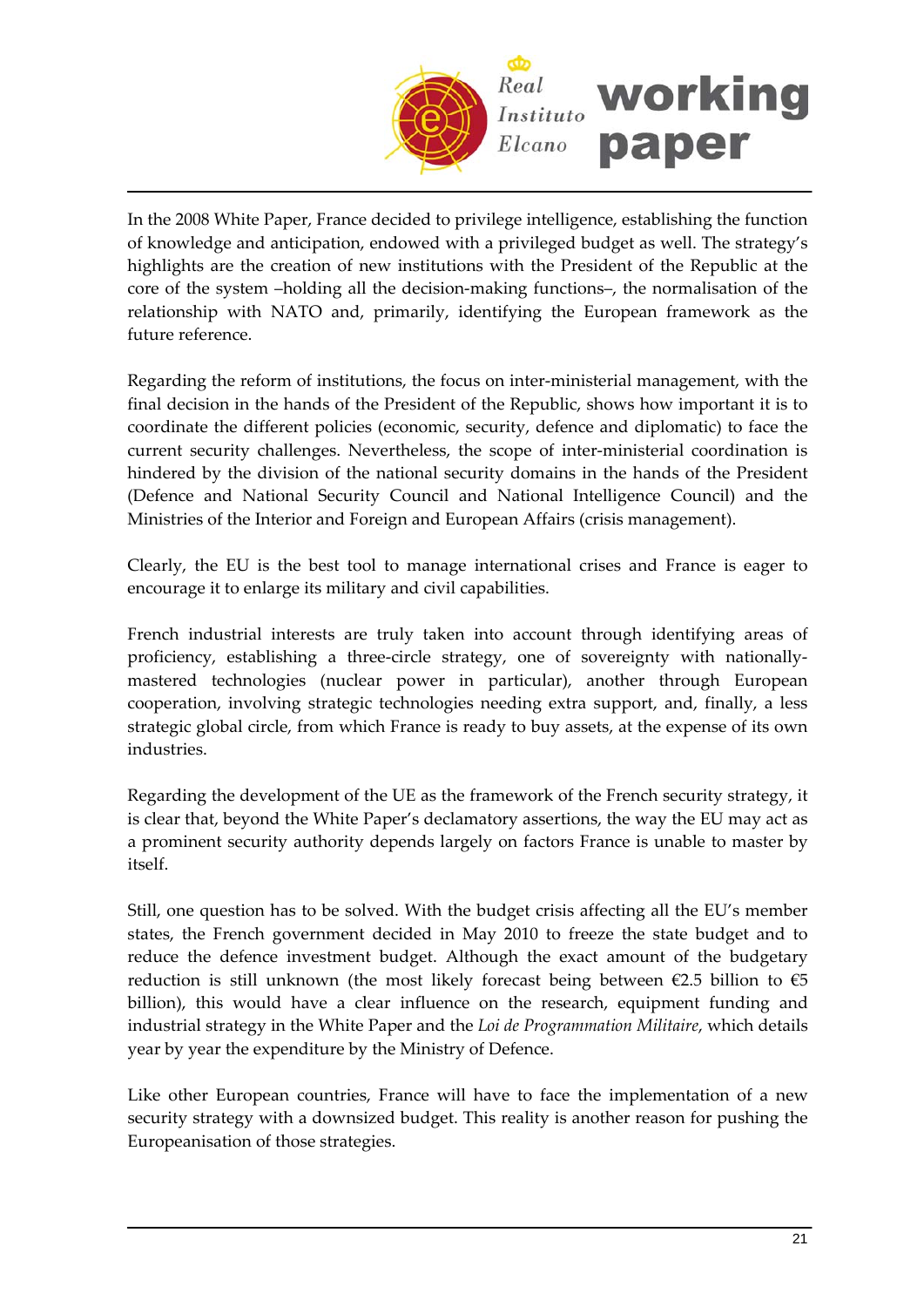

The 2008 White Paper also mentions the industrial and technological fields that will have to be mastered by France in the future, by 2025. With a view to the technical specialisation of European countries and considering it is impossible for any European country alone to master the whole spectrum of defence and security technologies, France specifies in which fields she deems it necessary to maintain, to a certain extent, a degree of strategic autonomy. More precisely: nuclear power, mastering spatial systems (access to space, ballistic missiles), naval systems (submarine‐launched nuclear‐powered devices) and information security. In other fields such as fighters, land defence or cruise missiles, France intends to seek and promote European cooperation.

Indeed, the general balance is as follows:

- The boundaries between Defence and Security are getting blurred.
- Responding to new threats through a multidimensional operation appears fundamental.
- New responses are to be found by means of civilian instruments (diplomacy, development aid, reduction of inequalities, training sessions for police forces, reconstruction of the state, etc) and of military ones (peace enforcement, peacekeeping, stabilisation missions, counter‐terrorism, etc).

#### *Fabio Liberti*

*Senior Research Fellow, Institut de Relations Internationales et Stratégiques (IRIS), Paris*

# *Camille Blain*

*Research Assistant, Institut de Relations Internationales et Stratégiques (IRIS), Paris*